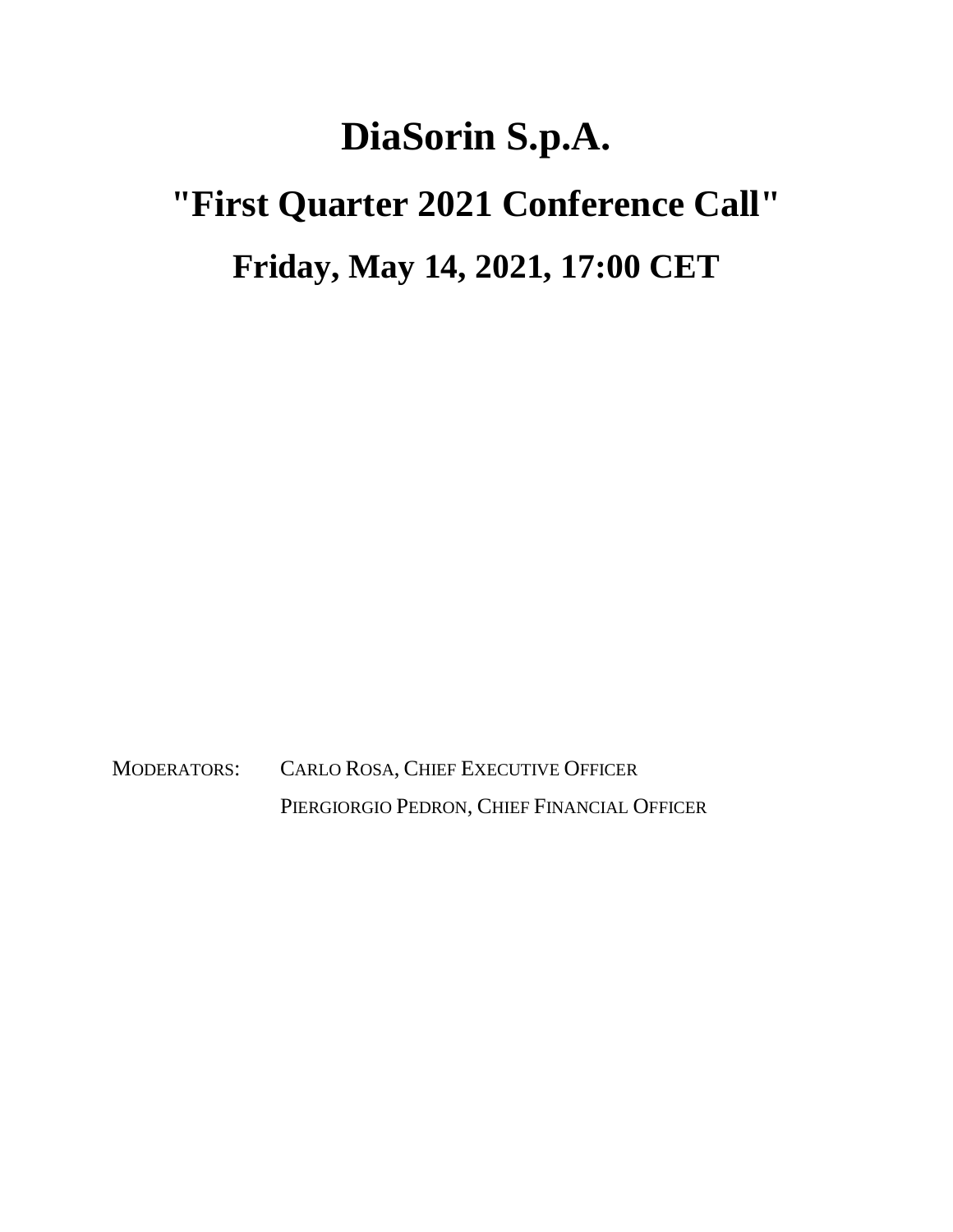OPERATOR: Good afternoon. This is the Chorus Call conference operator. Welcome and thank you for joining the DiaSorin First Quarter 2021 Results Conference Call. As a reminder, all participants are in listen-only mode. After the presentation, there will be an opportunity to ask questions. Should anyone need assistance during the conference call, they may signal an operator by pressing "\*" and "0" on their telephone.

> At this time, I would like to turn the conference over to Mr. Carlo Rosa, CEO of DiaSorin. Please go ahead, sir.

CARLO ROSA: Yes, thank you operator. Good afternoon, welcome to the Quarter 1 DiaSorin conference. As usual, I am going to make some general comments about the business, and then I will turn the microphone to Mr. Pedron, the CFO of the company who is going to drive you…going to take you through the numbers.

> Let me first start to say that as usual, I am going to comment numbers at constant exchange rate, because as you know, dollar variation has been significant and the FOREX effect is fairly significant in Quarter 1, and I will talk about the COVID business and ex-COVID business to give you a view about how we see the market developing.

> Let me start for once, from the ex-COVID business. I believe that the company performed extremely well in Quarter 1 as you have seen plus 6% versus Quarter 1 last year. We introduced a couple of adjustments to understand the various trend, the first one we took out the effect of some one-off regarding the Vitamin D contract with Quest, that, you know, was there last year, it's not any longer in our revenue this year, and then the Siemens effect meaning that last year manufacturing the Siemens ELISA was stopped as per contract, and therefore whatever was converted to CLIA, was converted and the remaining ELISA revenues have been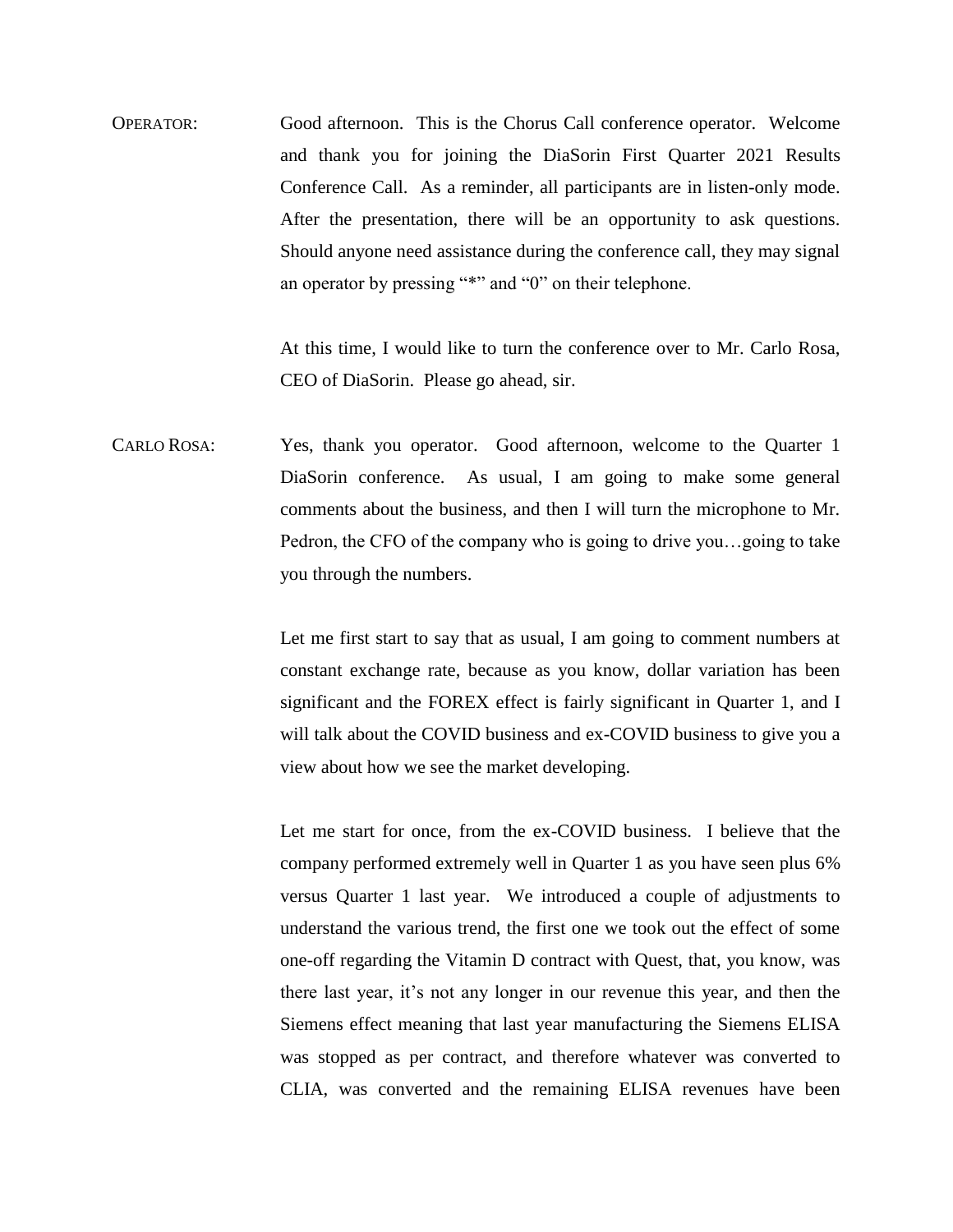dissipating throughout the last 2 quarters and now are almost nil, because of the pandemic problem is not there.

So if you take out these 2 effects and you look at how the business performs, the growth is 6% which is an indication that in several geographies notwithstanding pandemic, the Life business and the hospital business is returning to a relatively normal. Of course, as far as specialties are concerned, as you know we…our revenues are skewed towards Specialty.

We suffered last year, because non-elective surgeries were actually not performed, and now with the clinical sessions going back to get tested and to be monitored, then we see again the use of specialties going back to where they were.

So extremely comfortable with the way the businesses is doing specifically from a geographical point of view as we have discussed few times. U.S. is actually the lion's share of the growth and this is because of the fact that the hospital strategy is staying out, the TBE [ph] product line T-cell together with Qiagen is working very well, as we also have seen from Qiagen comment on the tuberculosis business, and that goes together with the clinical specialties, primarily gastrointestinal that we have launched in the U.S. and they follow suit together with TB on the same customer.

Europe, same thing notwithstanding pandemic is clearly a stronger year at the time, notwithstanding that in all the main countries, the base businesses are returning to normality, and again we are gaining from the fact that some of the TB business that was developed together with Qiagen now with all the install base and customer gain is providing traction to our traditional ex-COVID business.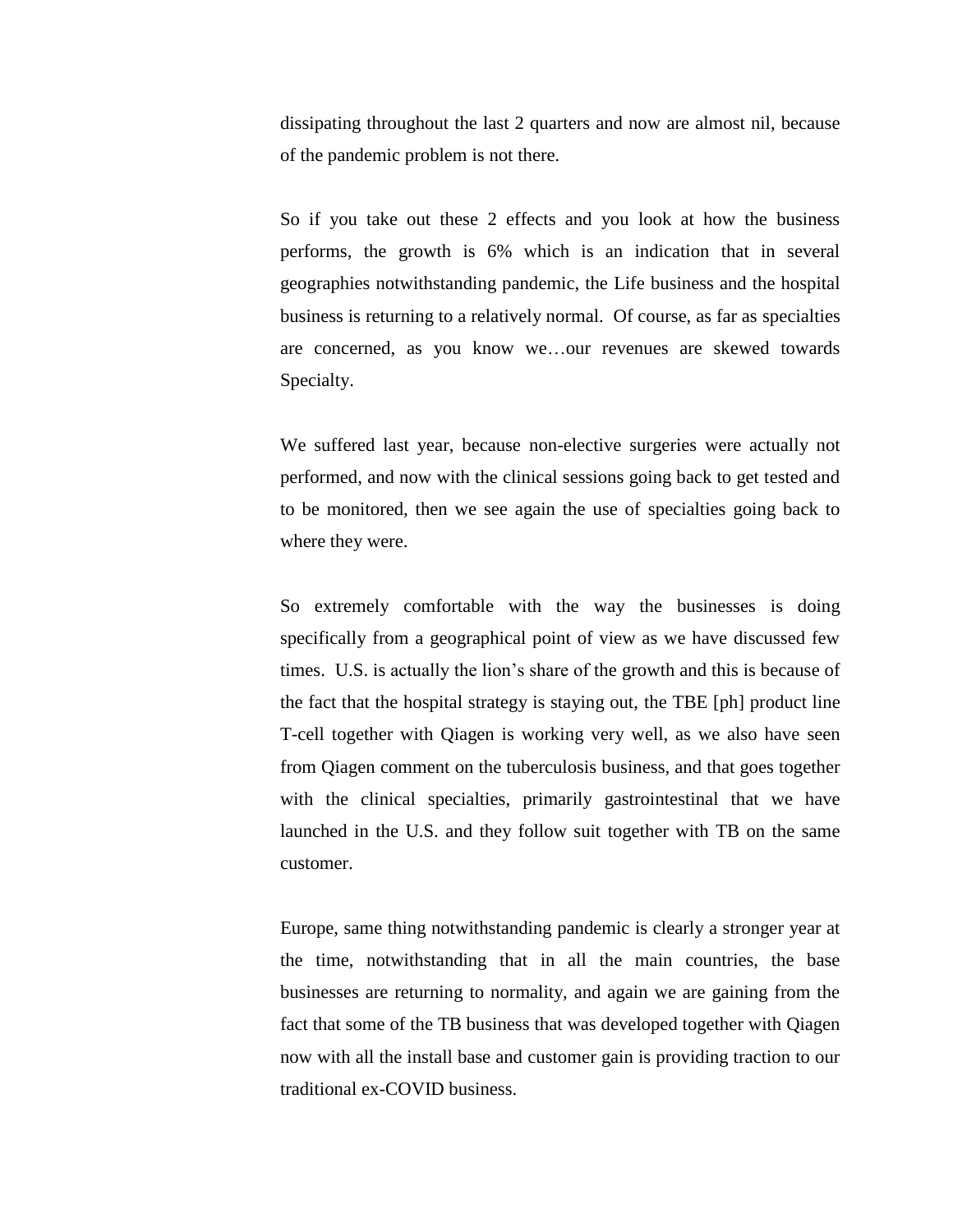Now, let's talk about [indiscernible] COVID, and as you know, as far as, COVID is concerned, we look at COVID in 3 different technologies, and I am going to comment the 3 technologies from molecular, serology and COVID antigen high throughput testing.

Now, let's talk about molecular, and we look at molecular, we need to actually comment U.S. and the Europe separately. As far as, the U.S. is concerned, public data shows that molecular testing significantly decreased, volume wise from peak time which was actually Q4, say around December/January this year. Public data show that daily testing peak is 1.6 million around December, and now we are closer to a million and the projection is that by the summer, it's going to plateau at 750,000 PCR test per day.

We see in the U.S. the tempo [ph] of our business to follow pretty much the path, all driven by the fact that there is less request for the time being of testing volume. We don't see any effect of our on pricing also, because if you know the reimbursement scheme, under the emergency situation is still in place allowing customers good reimbursement for all their testing which is performed.

Now, if you look at molecular, Europe we see a completely different trend. We see a little bit of softening, but really not so remarkable, and this is…has to do with 2 effects, first one certainly it has to do with the fact that pandemic is still in place, strong demand in the major geographies where we play, I remind you that during COVID time, when there was a shortage of systems and reagents we elected to give a priority in Europe to certain countries namely, Italy, Spain and partially in France, and therefore we set an installed base primarily in hospitals in these 3 countries. Because of the fact that again, testing volume in these countries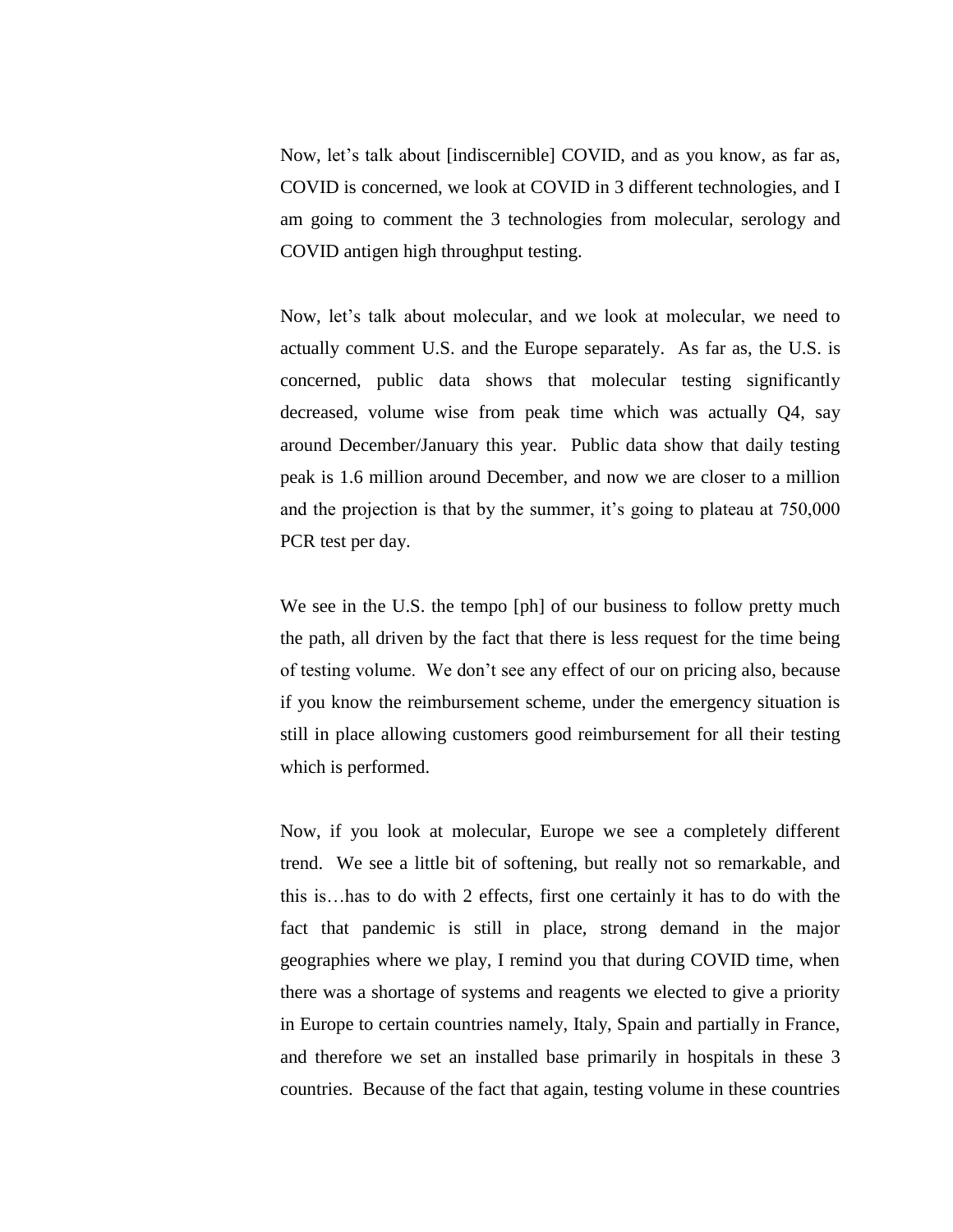continue to be strong, because of the positioning of our platforms, which have been typically used in emergency room or hospital admission of…admission of patients.

We don't see today any decline, to the contrary we see an expansion of the installed base, because there is more need of smaller system and conversely less need of high throughput system in these hospitals, because decentralization of testing now is becoming the relevant part of the COVID testing adoption. So in combination of Europe holding and the U.S. declining according to market volume, we have now developed a certain view vis-à-vis the year end guidance that I am going to describe later, but you understand from a time being molecular wise, this is what we see.

Let's comment on serology. Serology for us is what we always say the part of the business that we believe is going to take longer, as a necessity to monitor vaccine response, not necessarily in the general population, but in certain very specific population, lots of publications have been now…are now demonstrating that in the immunocompromised patients, in dialysis patients, and in certain populations, their response to vaccine is different from the normal population, and therefore we see adoption of that thing, of serology testing and monitoring, that is for us significant.

We have, as you know, an extensive installed base of the LIASION XL, and we see this volume growing on a monthly basis, high single-digit. We also have serology used in secondary countries like in Brazil and India, where there are still growing number of cases and lack of solutions…molecular solutions. Therefore we see in these countries also the adoption of serology still growing. And we continue to be positive about the fact that serology adoption will continue, and especially in those countries like the U.S. where we believe eventually monitoring is going to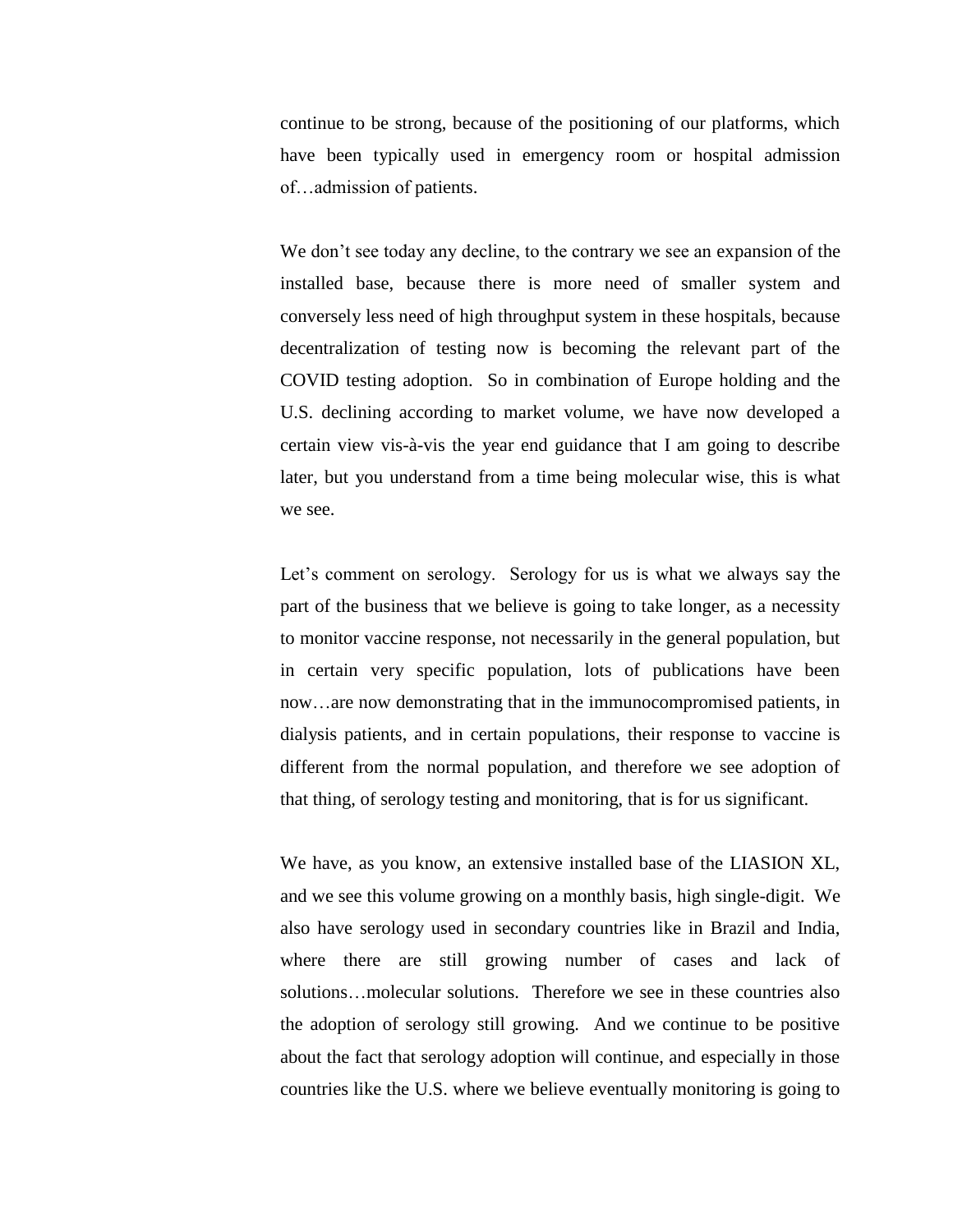be as part of the physical check…annual physical checks provided by insurance company, so very positive about that product and very confident about the opportunity of that product.

Last but not least, high throughput antigen testing, high throughput antigen testing has been developed by DiaSorin in light of the fact that we believe high volume of an expensive molecular testing was going to become an economic issue in several situations, and we thought that a sensitive high throughput antigen test could provide a solution. For the time being, we have not seen that shift. We have seen antigen testing clearly being decentralized as shown by many of our competitors, who play in that field.

By the same token, it's public knowledge that we are participating as a primary supplier of Labcorp to the national tender in the U.S., for returning to school. You know the tender has been postponed already a couple of times. The opening of the tender we are enrolled in the tender, as LabCorp, so depending when Labcorp is going to be awarded, we are going to get or not…or we are not going to get certain volumes. But clearly, we are all waiting; I think everybody is waiting to understand what the Biden administration is going to do vis-à-vis implementing testing for school reopening. You know in the U.S. now, we are towards the end of the school season, so we are talking about adopting this kind of testing starting from all those when school reopens in the U.S.

So, now, if we look at our guidance for the second half, it's very clear that what we built-in is uncertainty vis-à-vis COVID, we are confident about our base business, but when it comes to COVID, we design 2 fundamental scenarios. One scenario,, which is...which correspond to the high level of the guidance is that we are going to be repeating H2, so the COVID revenues in second half is similar to what we'd experienced in H1. And that entails 2 things, that entails that we are going to have some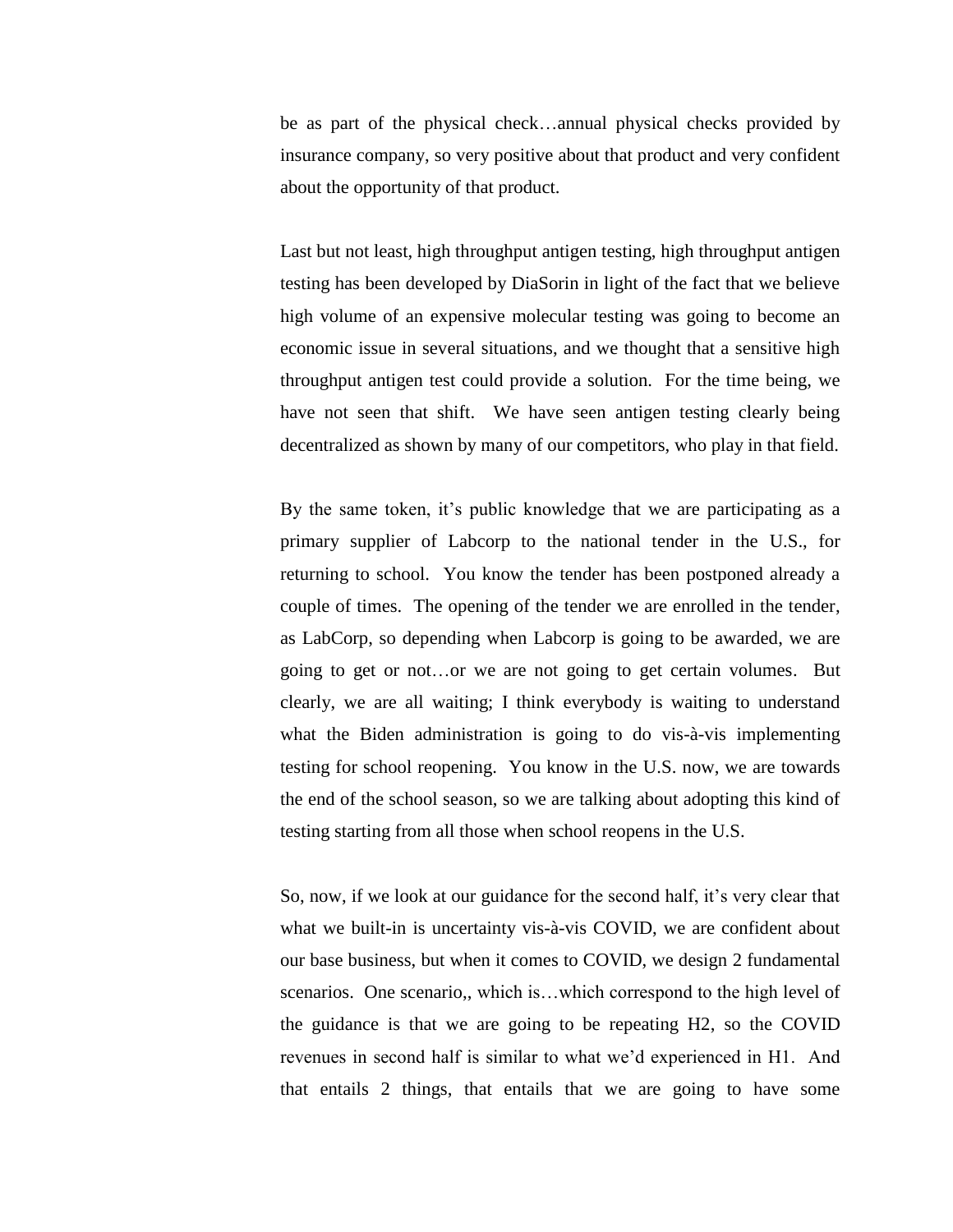participation, some revenues coming from the school contract, the LabCorp and a combination of a robust [indiscernible] which means that COVID and…COVID and flu and differential technologies will be needed in 2021 winter time, when clearly you know symptomatic patients are going to show up, still there are going to be debates about efficacy of vaccine…long term efficacy of vaccine, and so adoption of molecular testing will be done. That's the best case scenario.

Then we have a base case scenario and the difference between 2 is roughly  $\epsilon$ 80 million,  $\epsilon$ 90 million, where we are not going to get pretty much contribution, significant contribution from the school reopening program. And together with that, the season, the respiratory season is going to be lighter than what's expected, because vaccine will prove to be extremely efficient and therefore need of COVID testing adoption is not going to be as strong as somebody can foresee. I believe you will appreciate the fact that this uncertainty is clearly shown by all diagnostic companies. And so I think we're going to get better visibility when we enter into the second half.

One more comment…2 more comments before I turn the microphone to Piergiorgio. First one has to do with an announcement we made over the fact that we have initiated a collaboration with Lumos. Lumos is, I remind everybody an American company that provides what I would call second generation laminar flow technology. We are in the process of launching 2 COVID products, COVID serology and COVID antigen testing in some target European countries mainly focused on the Italian market. And we are testing the pharmacy settings, because we believe that as you know, we have a strategy of the essential [ph] assessing with LIAISON MDX [ph] for molecular and now the LIAISON IQ for antibody or antigen testing. And therefore, we are deploying this system through a set of large distributors in Italy.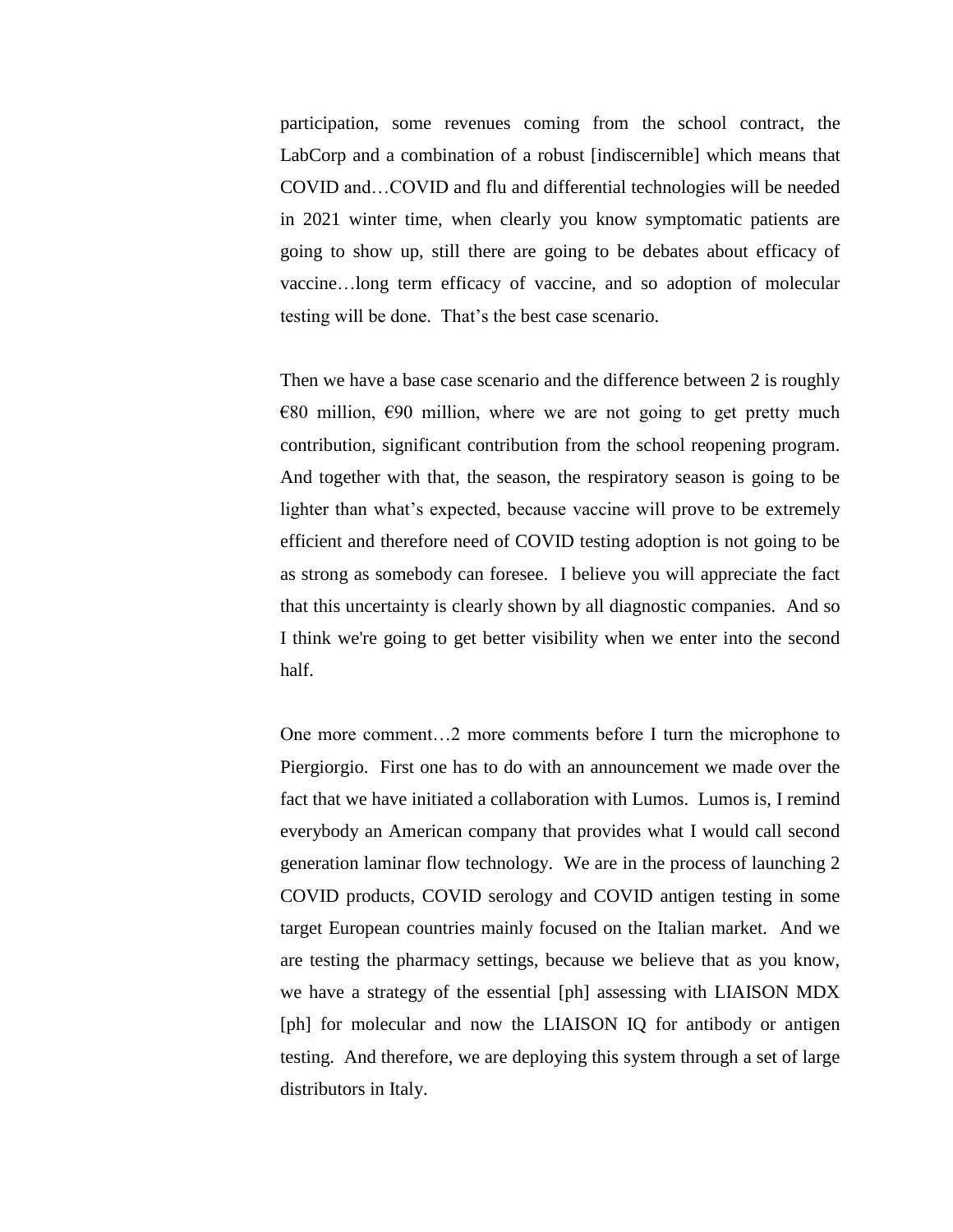Italy has 19,000 pharmacies and we are…we want to understand how the system is perceived, what story is behind COVID testing, we clearly using the COVID time opportunity to deploy an installed base. So for the time being, we've not built financial expectations because we want to see what the contribution will be. But this is a program that to me is very important for the company because this is the first step into a segment that we said it before we want to play a strategic role in the near future.

Last comment I want to make is that I would like everybody to remember is the fact that we have a series of initiatives with new products coming [technical difficulty] with different level of diagnostics, vis-à-vis the viral versus the bacterial infection, which is largely through the dominating space of clinical needs.

And last but not least is the China plans. And the China plan to me which is on-time. And I would like to remind everybody that strategically, companies today have to develop a China for China strategy because the message sent by the Chinese government over the COVID pandemic is that they clearly want to be independent from European or American technology when it comes to diagnostics. And the strong indication that if you want to be a player, you need to be a player perceived as a Chinese true contributor and not necessarily an exporter to China.

So keep a note on that, clearly this is going to affect short-term numbers but mid-term numbers. I believe any company that want to bet on the fact that growth will continue to come from China and to find a smart strategy to now move their setting into China. And I remind you that the way I define as smart for a company that DiaSorin is the fact that we are operating in China through a joint venture with the Chinese government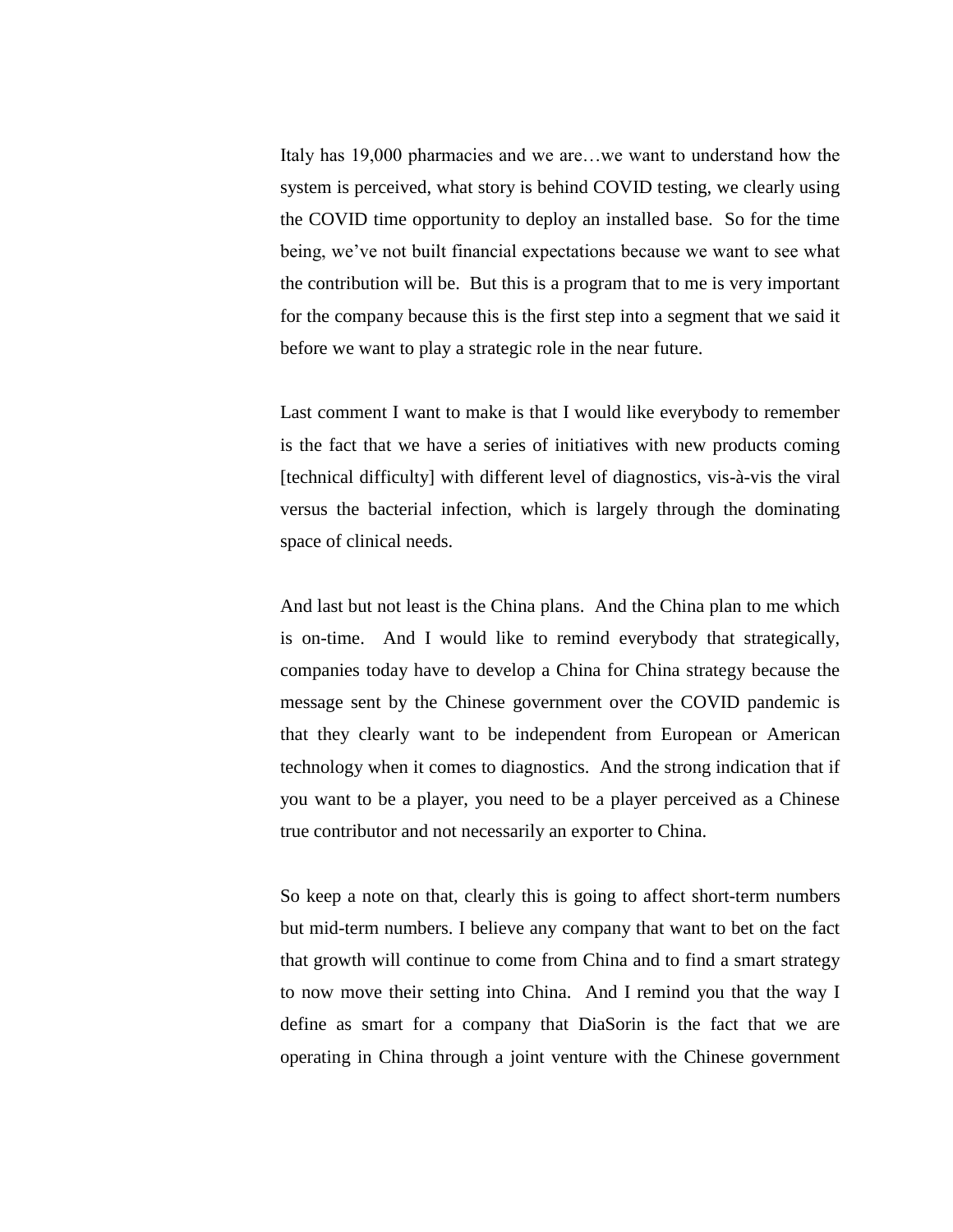that guarantees us visibility of what's strategic for China these days and moving forward.

Having said that, I'm going to leave the mic to PG and then I am going to take it back for Q&A. Piergiorgio…

PIERGIORGIO PEDRON:Thank you, Carlo. Good morning and good afternoon, everybody. In the next few minutes, I'm going to walk you through the financial performance of DiaSorin during the first quarter of 2021. As usual, I would like to start with what I believe are the main highlights of the period. We closed the quarter with an increase in revenues at constant exchange rate of around 60%. Q1 confirms a steady recovery in the ex-COVID business as just discussed. In spite of the previously…in view of loss of the Vitamin D business in Quest and the termination of the distribution of the Siemens ELISA products. COVID-19 sales accounted for  $\epsilon$ 102 million in the quarter, slightly better than the last quarter of 2020 at constant exchange rate, vis-à-vis Q4…vis-à-vis €4 million in Q1, '20.

> Q1 gross margin at 69.4% of revenues is a touch better than Q1, '20 which closed at 69.1% and marked an improvement compared to the last quarter of 2020 which closed at 67.6%. Q1 adjusted EBITDA at €130,000 recorded an increase of  $\epsilon$ 65 million or 101% compared to Q1, '20 with a margin of 48.6% on the revenues compared to 36.9% of 2020. The growth at constant exchange rate is 110% with a margin of 49%. Q1, '21 reported EBITDA is  $E118$  million and the difference vis-à-vis the adjusted EBITDA is due to  $E12$  million one-off costs related to the Luminex acquisition.

> Lastly, we keep confirming our ability to generate a very healthy free cash flow,  $\epsilon$ 80 million in the quarter with an increase compared to Q1, '20 of €40 million euro or 100%. The net financial position is positive for €394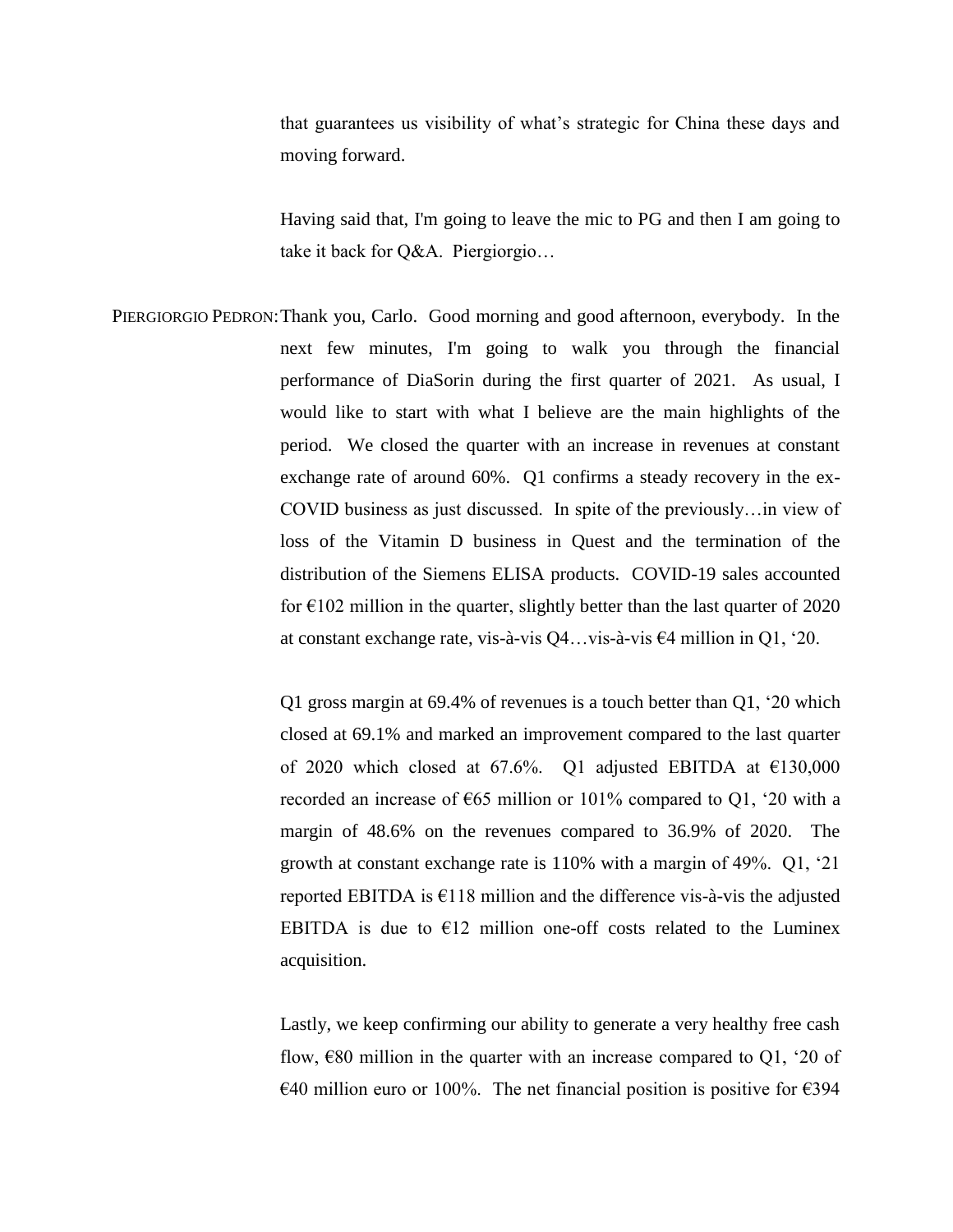million with no debt and  $\epsilon$ 430 million cash, the difference between the 2 being driven by the right of use introduced by IFRS 16.

Let me now go please to the main items, the main lines of the P&L. Q1, '21 revenues at €267 million grew by 53% or €92 million compared to last year, which was at constant exchange rate as we said its 60%. The weakening of the U.S. dollar against the euro is the main reason behind these FX headwinds. Increase in revenues [indiscernible] as we see…as we saw of the steady recovery of the export business and of the COVID contribution. Q1, '21 gross profit at  $\epsilon$ 185 million grew by 54% compared to last year closing the third quarter with a ratio of revenues of 69.4% compared to 69.1% of the same period of 2020. The margin increase compared to Q1, '20 is the result of the higher operating leverage, driven by higher volumes partially offset by different product mix, mainly more COVID molecular sales which enjoys slightly lower margins.

I believe it is also worthwhile to underline the gross margin increase compared to Q4, 20 which recorded a similar level of revenues,  $\epsilon$ 271 million versus  $\epsilon$ 267 million of Q1, 21 and the lower marginality  $\epsilon$ 67.6% versus 69.4% of Q1, '21. This variance is mainly driven by a favorable CLIA product mix and lower instrument sales and more importantly, by some efficiency coming from cost reduction initiatives implemented in the molecular manufacturing processes towards the end of last year, which are now bearing fruits.

Total operating expenses at  $\epsilon$ 68 million or 25.4% of revenues have increased by 3.3% compared to last year. During the quarter, all of our subsidiaries have experienced a general slowdown in some activities, mainly travel driven by the lockdown measures implemented by the government for most of the geographies in which we do business.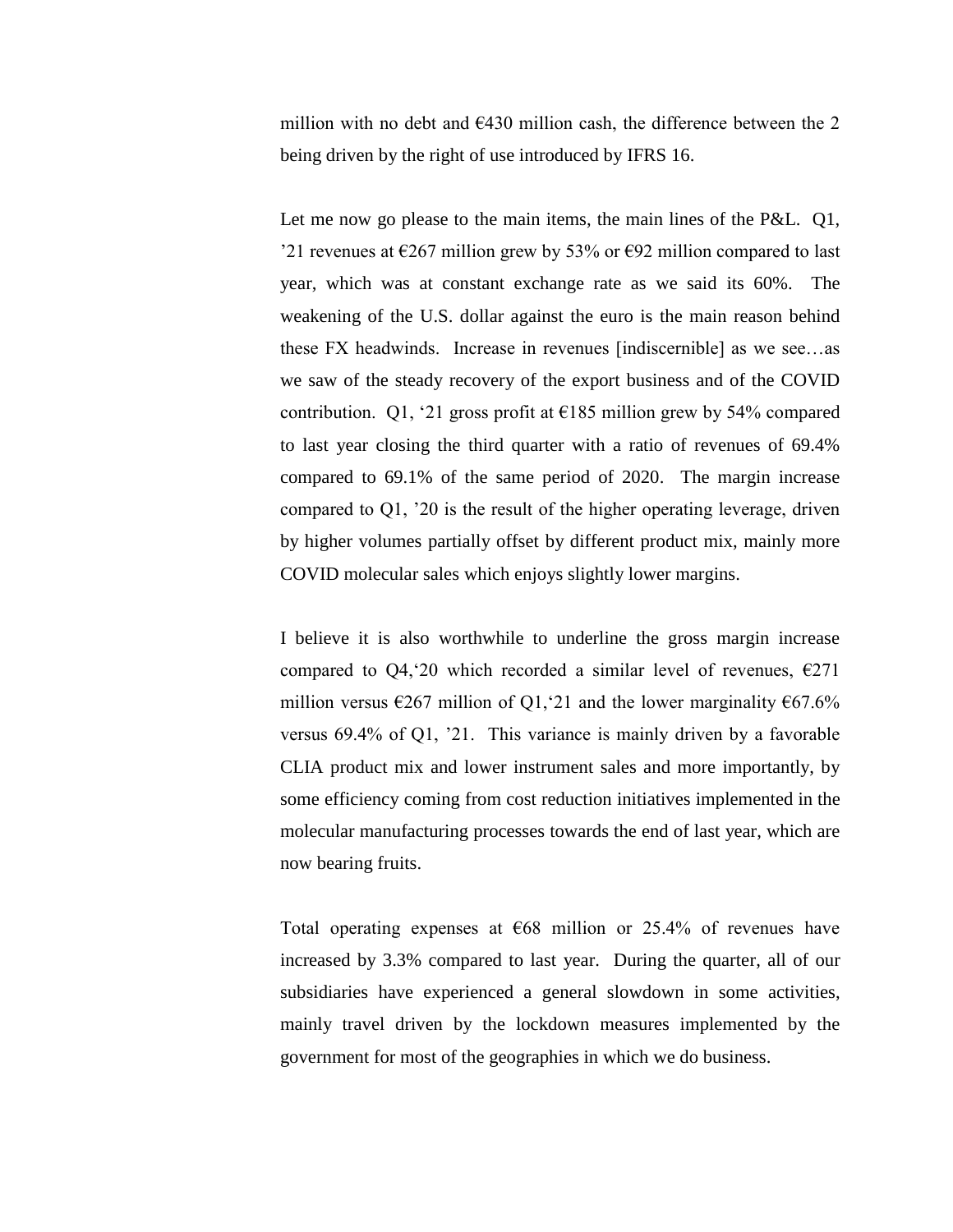Q1, '21 other operating expenses at  $\epsilon$ 14 million increased by  $\epsilon$ 9 million or 150% compared to last year. This variance is entirely driven by the oneoff expenses related to Luminex acquisition, which accounted for about  $E12$  million in the quarter. As a result to just describe Q1, '21 EBIT at  $E103$  million or 38.7% of revenues is increased compared to 2020 by 109% or  $\epsilon$ 54 million. The tax rate at 23.8% is slightly higher than what we recorded in 2020, 23%. This increase is mainly driven by the fact that some one-off costs driven by Luminex acquisitions are not tax deductible. Q1, '21 net results at  $\epsilon$ 78 million or 29.3% of the revenues is higher than previous year by €40 million or 107%.

Lastly, Quarter 1, '21 adjusted EBITDA at  $E$ 130 million or 48.6% of revenues is higher than 2020 by 101%. The variance at constant exchange rate is positive by 110% with a ratio of revenues of 50%. This result is mainly coming as we saw from the good gross margin and the operating leverage delivered by the increasing revenues amplified by [indiscernible] operating expenses, which in the quarter accounted for about 25% of total sales vis-à-vis 38% of Q1,'20. As we have discussed, the only difference between adjusted EBITDA and reported EBITDA is that the mentioned one-off costs related to the Luminex acquisition.

Lastly, let me just cover 2021 full year guidance already been explained by Carlo. So, as usual, at previous year constant exchange, total revenues to increase between 15% and 25% out of which the business ex-COVID represents an increase of around 15%. And the adjusted EBITDA margin between 44% and 47%. And this addition of adjusted EBITDA remain without considering Luminex acquisition related one-off expenses that we will book from here till the end of the year on top of the one we booked in Q1. Please, like always, consider that DiaSorin financials are highly exposed to the U.S. dollar and given more so now that the United States represents about 40% of the total Group sales and therefore, as a usual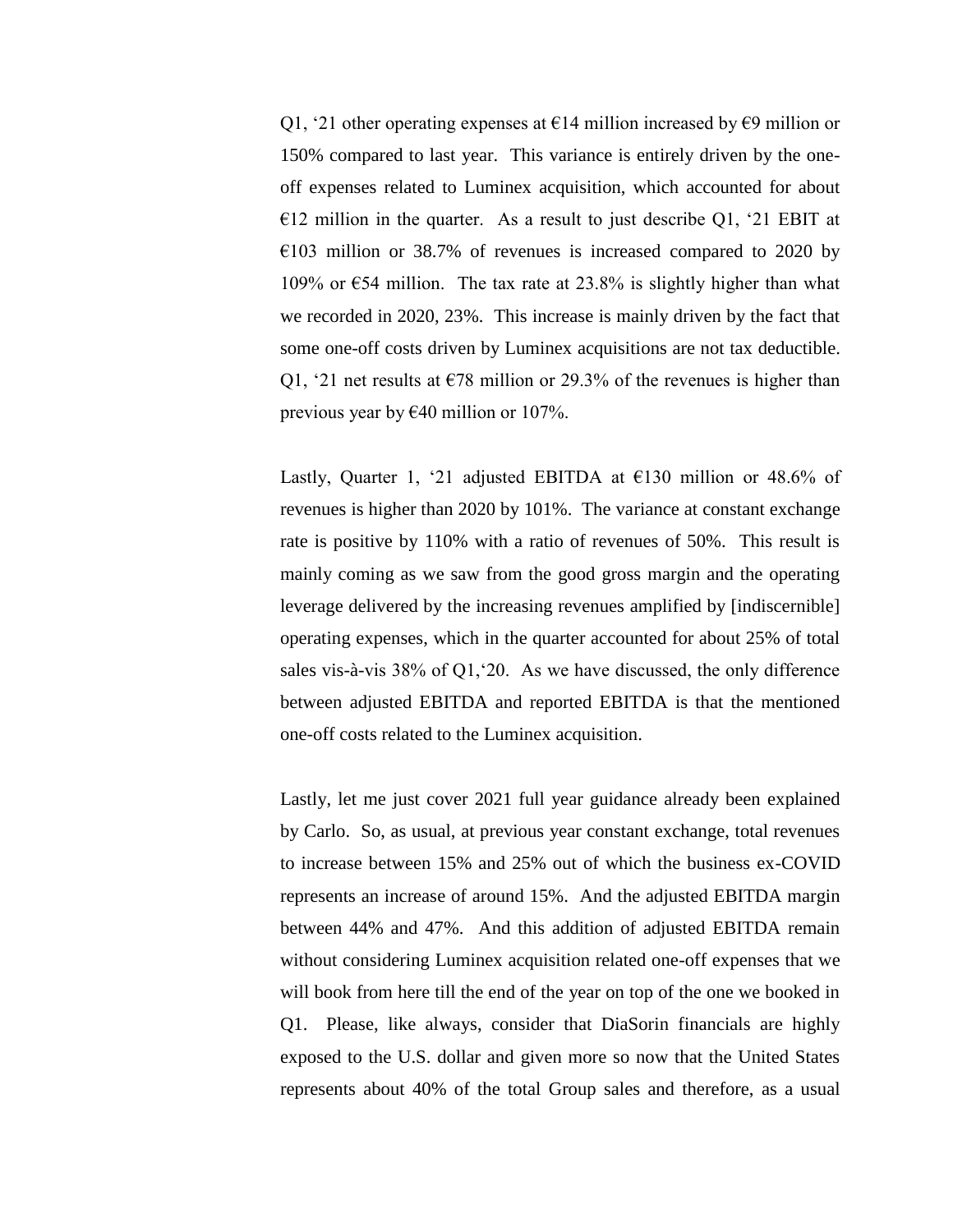rule-of-thumb, consider that for every \$0.01 movement of the dollar against the euro, the extraordinary revenues moved by about  $\epsilon$ 3.54 million on an U.S. basis.

Now let me please turn the line to the operator to open the Q&A session. Thank you.

Q&A

OPERATOR: Excuse me; this is the Chorus Call conference operator. We will now begin the question and answer session. Anyone who wishes to ask a question may press "\*" and "1" on their touchtone telephone, to remove yourself from the question queue, please press "\*" and "2." Please pick up the receiver when asking questions. Anyone who has a question may press "\*" and "1" at this time.

The first question is from Maja Pataki with Kepler. Please go ahead.

MAJA PATAKI: Yes, hi, good afternoon and thank you very much for taking my question. I have 2, right now, and then I'll go back into the queue. Could you please provide us a rough split of the COVID-19 revenues how much was you know, roughly molecular and serology, just as you did in Q4. That's my first question.

> With regards to the Lumos Partnership and rollout of the LIAISON IQ in Italy, I understand it's early days and therefore nothing is included in your guidance. But could you provide us maybe just a rough indication on how pricing is positioned and how we should you know, how we could think about the financial impact. Thank you.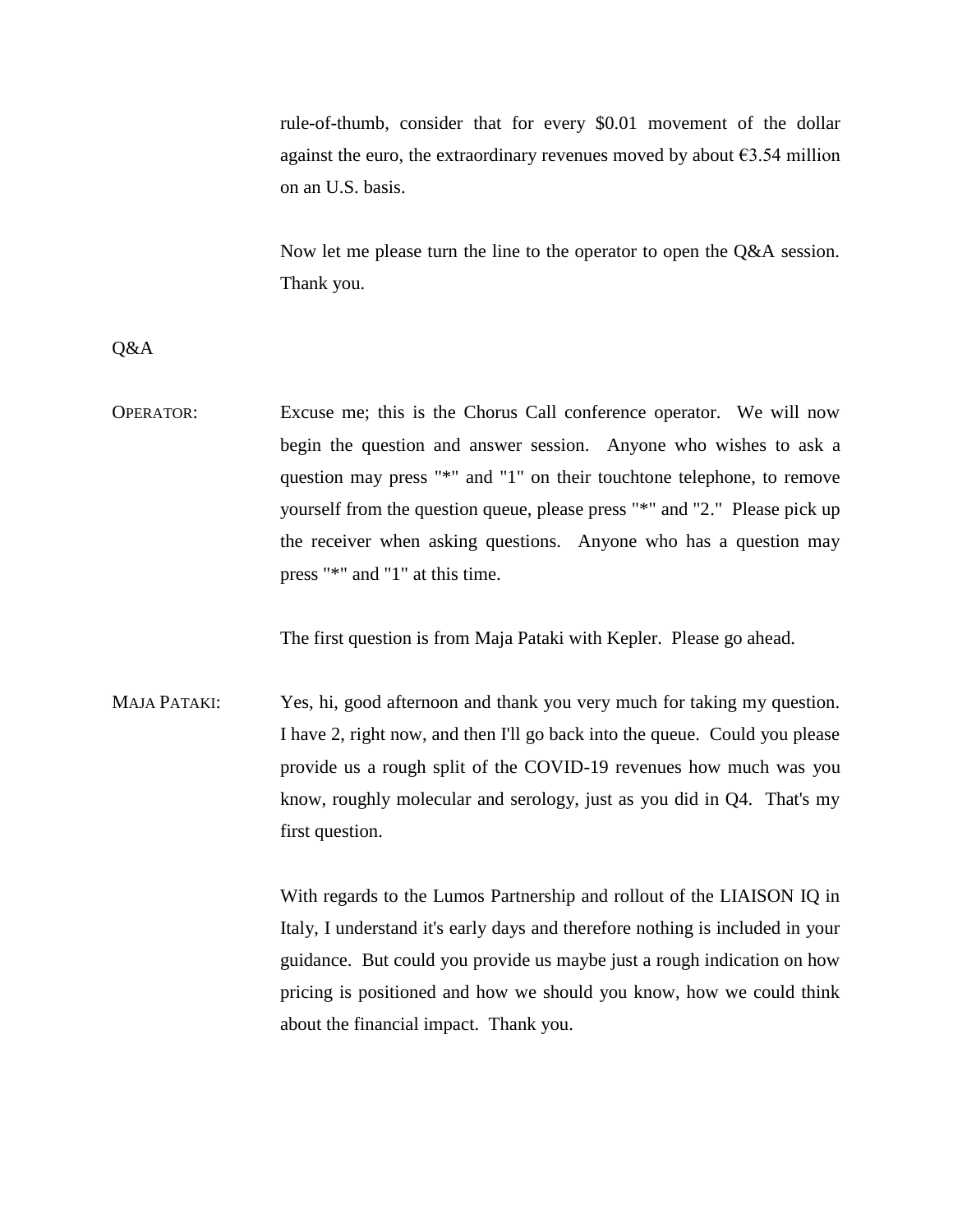- CARLO ROSA: I will…hi, Maja. I'm going to take the second question, and then I'll let PG take the first one. Look here the business model in the pharmacy business is completely different, because you go through distribution, right. And then, so you don't have pretty much a lot of costs under, let me say the transfer price to the distributor. Okay, so between the transfer price to your distributor and your pre-tax there isn't much. So what I'm learning, is that you are going to be…will you, I mean, good product should really leave you a margin say between 25% and 35%. Okay. The difference is that all that then goes pretty much down to your bottom. And so, we are again not in this space, but my sensation is that, if you have a product that is generating that kind of margin it's leaving the rest fundamentally to the wholesaler and to the pharmacist that actually is taking the lion share of the margins when it comes to these diagnostic products, but [technical difficulty] they are also taking the lion share of the cost, because they must now hire specially in Italy, they have to have a biologist or a physician coming for some tests. So my expectation is that we are going to have that kind of margin, but contribution, then to your bottom is going to be not bad.
- PIERGIORGIO PEDRON: Yes, I believe. Hi Maja. I believe you asked about the breakdown of COVID phase in Q4. So we never…
- MAJA PATAKI: I asked Q1, just like you did it in Q4.

PIERGIORGIO PEDRON: Oh, in Q1, okay.

MAJA PATAKI: Yes.

PIERGIORGIO PEDRON: Okay, cool. Not a big difference there. I mean, a serious [indiscernible] breakdown, but I believe we saw…we discussed a few times that the contribution of the immunodiagnostic COVID products so the GM [ph] in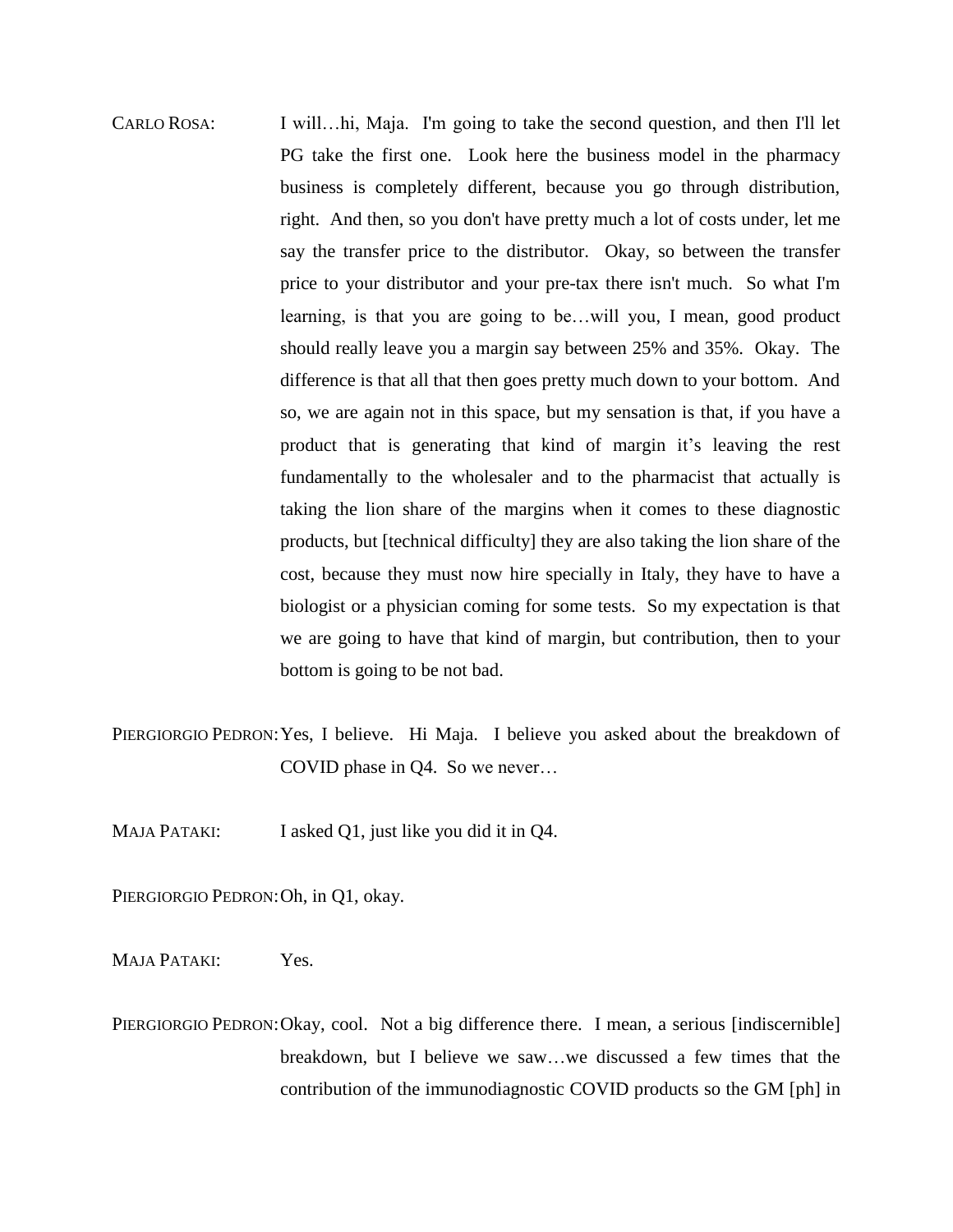the antigen was between  $\epsilon$ 5 million to  $\epsilon$ 7 million per month. So I believe you can use that as a ballpark number to get you know, the Q1 sales of the immuno bucket let me say and all the rest is molecular.

- MAJA PATAKI: Okay, great. Maybe just quickly, a follow-up. Carlo, thank you very much for the scenario analysis or you know, the base case and best case scenario that you've given us with the guidance. And I do understand the difference, but just to double check. So you're not in your best case scenario, high level scenario, you're not assuming to see an acceleration in serology testing? So you basically think it's...whatever is coming from serology or antigen test is basically, you know, what we're seeing in Q1 throughout the year, and not that there is a higher adaptation of the antibody tests with regards to the vaccine immunity?
- CARLO ROSA: Okay. [Indiscernible] for one second, so serology human antibodies vaccine.
- MAJA PATAKI: Sorry, antibodies sorry.
- CARLO ROSA: Yes, because then we have the antigen testing. So I believe that we will continue to see this business trailer. But I think that, what is going to move…and it's not a bad business for the…for the time being as you are seeing by what PG is saying. Certainly, it is dwarfed by the molecular opportunities. But I believe that you're going to…you will see a change in this when 2 things happen. First more data are going to be generated with different vaccine vis-à-vis the long lasting, I mean, how relevant it is to monitor the antibody response, because if long term studies and I'm saying about now 12 to 18 months are going to show that there is a response and the response pretty much stays up. Then you know, the need for monitoring…it's going to be less.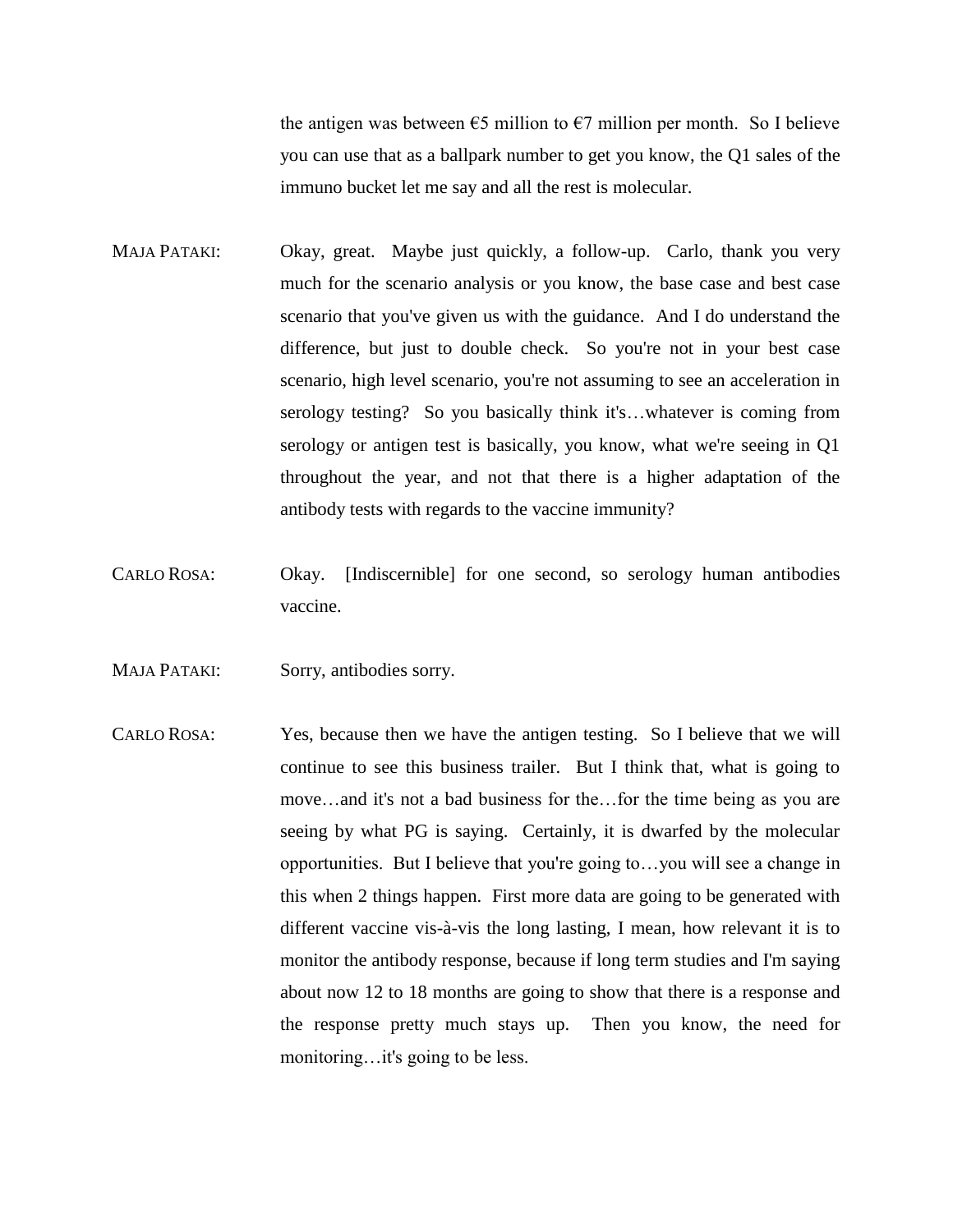But the second thing…the second element you need to consider is that the initial clinical data is setup demonstrating that, that may be true for general population, but then you have lots of sub populations relate to clinical certain clinical disease that where certainly the vaccine response has not been as strong and not related, clearly to a clinical situation, but when you talk about the old age group, where you know, the immuno response is not strong as in younger people than…and but those are the ones that are susceptible to the infection, and we need to understand, how long that response will last.

The second element you need to consider as it happened…and I already I think comment…did comment on this one, as it happened with Vitamin D in the U.S. specifically, which is going to move the needle, because it provides immediately 40 million, 50 million test per year, is the fact that the tests [ph] cost to serology is introduced into the yearly check provided by the insurance company. I believe all this is going to be more a 2022 effect price, because by year-end you're going to have more studies to understand immuno responsive vaccine, and then decisions about monitoring is going to be taken next year.

As far as we're concerned, as PG is saying, is a business that is fluctuating between  $\epsilon$ 5 million,  $\epsilon$ 7 million per month that we expect to continue to trail up between now and the end of the year.

MAJA PATAKI: Okay. Thank you. And PG just last question on the guidance, on the EBITDA margin guidance that you're providing, the range of 44% to 47%. Is it as straightforward as to think that if you hit 15%, we're going to be at 44% and if you hit 25%, you are going to be at 47% or there is several layers of cost savings that could you know, put you anywhere in the range [indiscernible] of the fact where revenue is coming?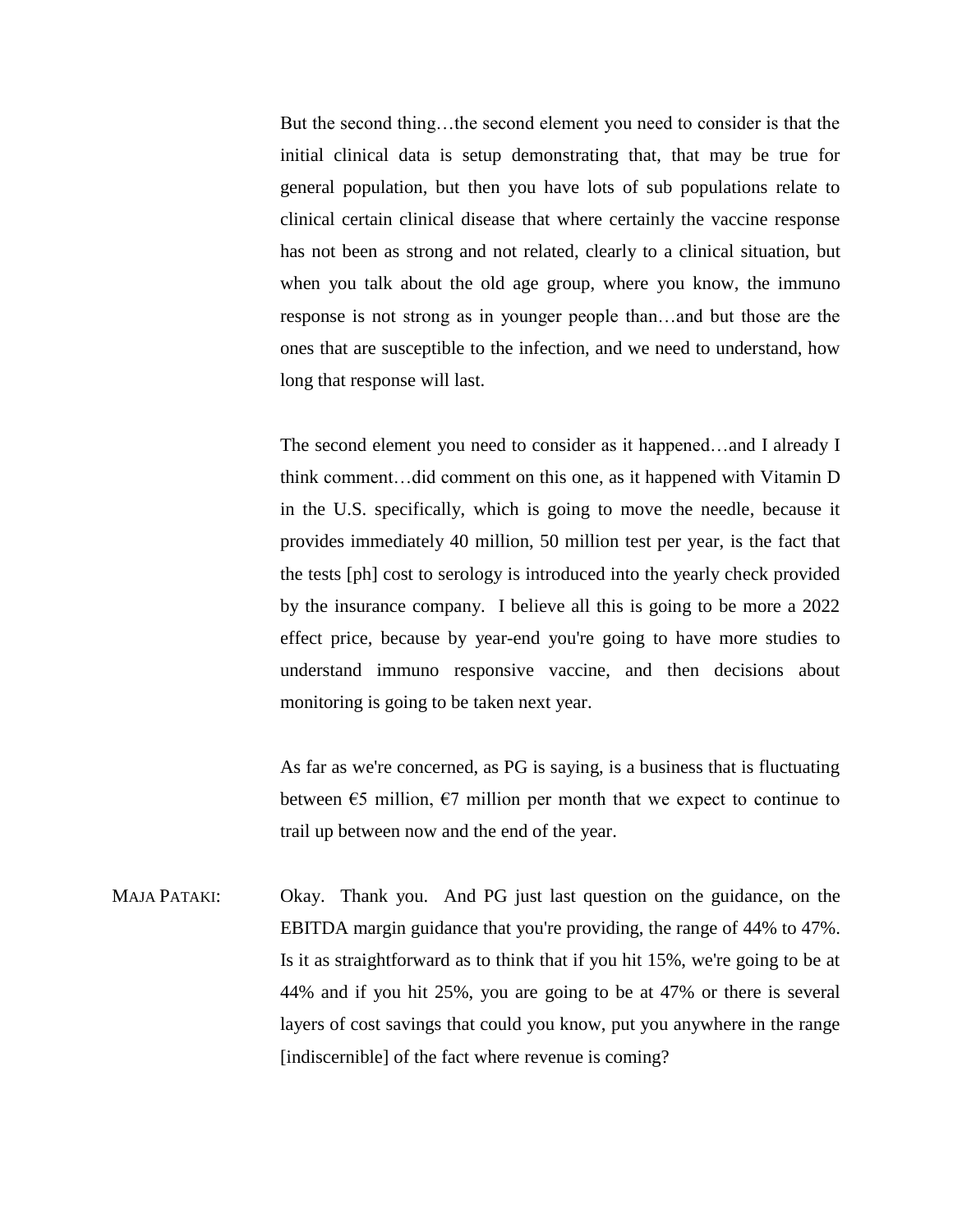- PIERGIORGIO PEDRON: I mean, you know, there are many moving parts. There are projects considering initiatives, which, I mean, as I said for which we are already seeing the results, some others are going to be kicked off very soon, but there are many moving parts, think about OPEX for example right, so we need to make some assumptions in terms of [indiscernible] because you know, people will start to go back and you know, go and see customers and so on and so forth. So, at ballpark a short answer is, yes, but with some flexibility.
- MAJA PATAKI: Okay. Thank you very much for that.
- CARLO ROSA: Maja, if I may make a comment, which I think is a general comment about this, which to me is fascinating, is the fact that, think about our overall industry that was able within 12 months' time to express a testing capacity of 4 billion test rate. I think that there are…that the estimate today is that worldwide today there is manufacturing capacity of roughly 4 billion tests. All that capacity came with investment and hiring people, right. And I think what is going to be interesting vis-à-vis margins, is that you're going to have now all the costs that if you are not…if you are not building that cost as a variable cost, then it's going to eventually hit your P&L.

And as far as [indiscernible] is concerned, I believe we've been extremely careful and disciplined about making sure that, that cost is a variable cost and we are taking out that cost when we see manufacturing volume going down. But just reflect on the fact that, I see, I'm…is incredible, you see companies' saying that they have been investing hundreds of millions into infrastructure. And I really want to understand what is going to happen to all that cost when the volume, and we hope is going to happen…is going to pretty much go back to almost zero, just a reflection.

MAJA PATAKI: Thank you very much, Carlo.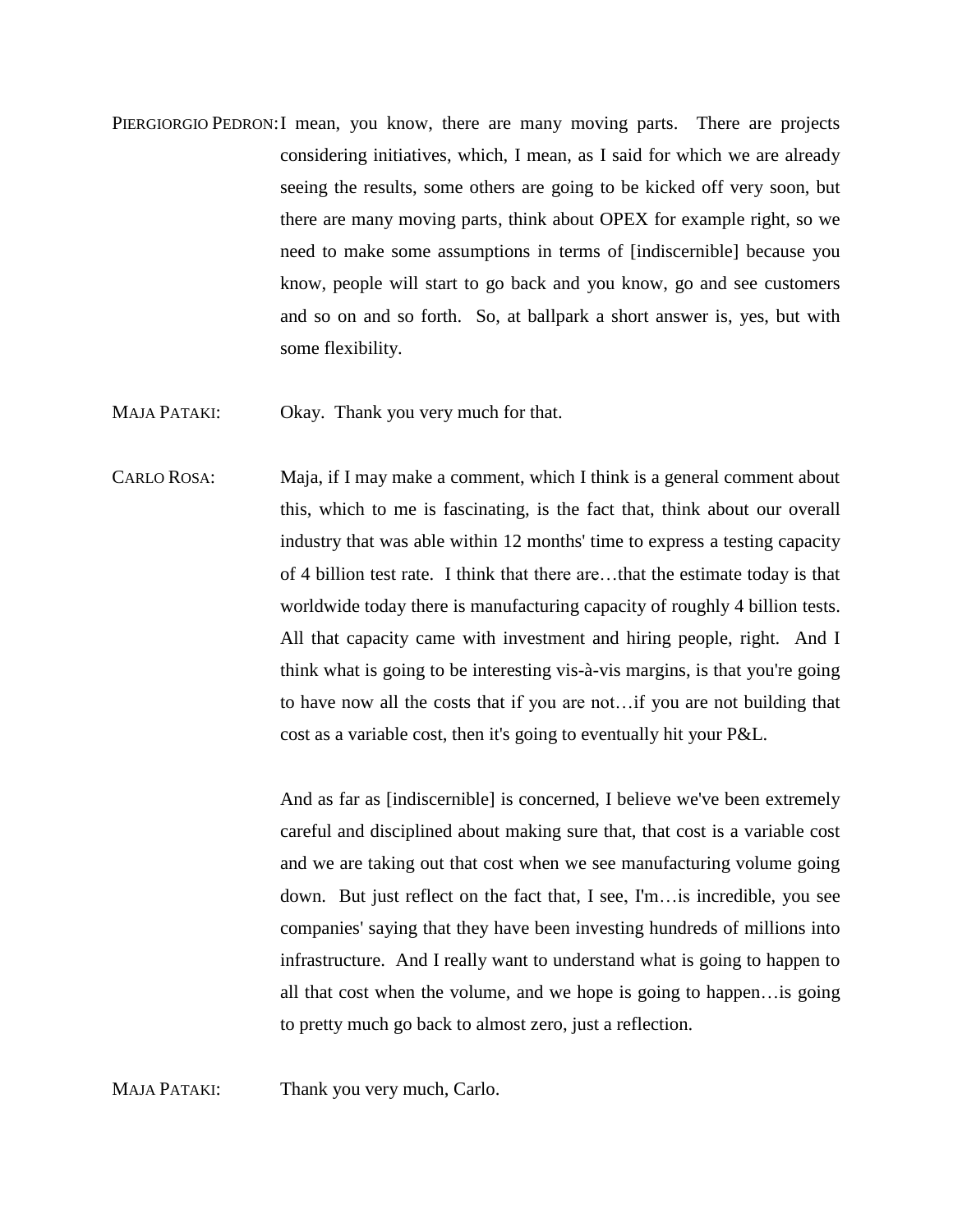- OPERATOR: The next question is from Peter Welford with Jefferies. Please go ahead. Mr. Welford, your line is open.
- PETER WELFORD: Hi. Sorry, I was on mute. Thanks for taking my questions. And can I just ask whether you are sticking with the outlook, just to understand the base outlook the base business of 15%. Is that on the same basis as the 6% number that you provided this quarter? So in other words, excluding the Siemens ELISA, the flu business obviously volatility and the Quest contracts, or is that 15% on an absolute reported basis for 2020 numbers?

Secondly, then if I could just ask, just with regards to antigen testing in particular, I know, you've commented about the economic alternative in LabCorp in the U.S. which I think is fascinating. But I would if you comment at all on the emerging markets, are you seeing in places for example like Brazil and India, are you seeing any adoption of antigen testing there as an alternative to the sort of more costly and intrusive [ph] intensive PCR testing, or is that really not materialized to a significant extent either so far this year.

And then thirdly, if I could just ask just on the Lumos product again, just [indiscernible] is Italy a test market because that's obviously the market you know, well, but I guess just thinking beyond this today. Can you just give us some thought into which other countries and I guess, in Europe could be attractive, but equally which ones, perhaps, are the unique challenges that we need to consider just to consider them longer-term. Thank you.

CARLO ROSA: Okay, I'll take the question about the antigen and then the question about Lumos. As far as, antigen is concerned, the only market today has been engaging on high throughput antigen test is Russia where we do have an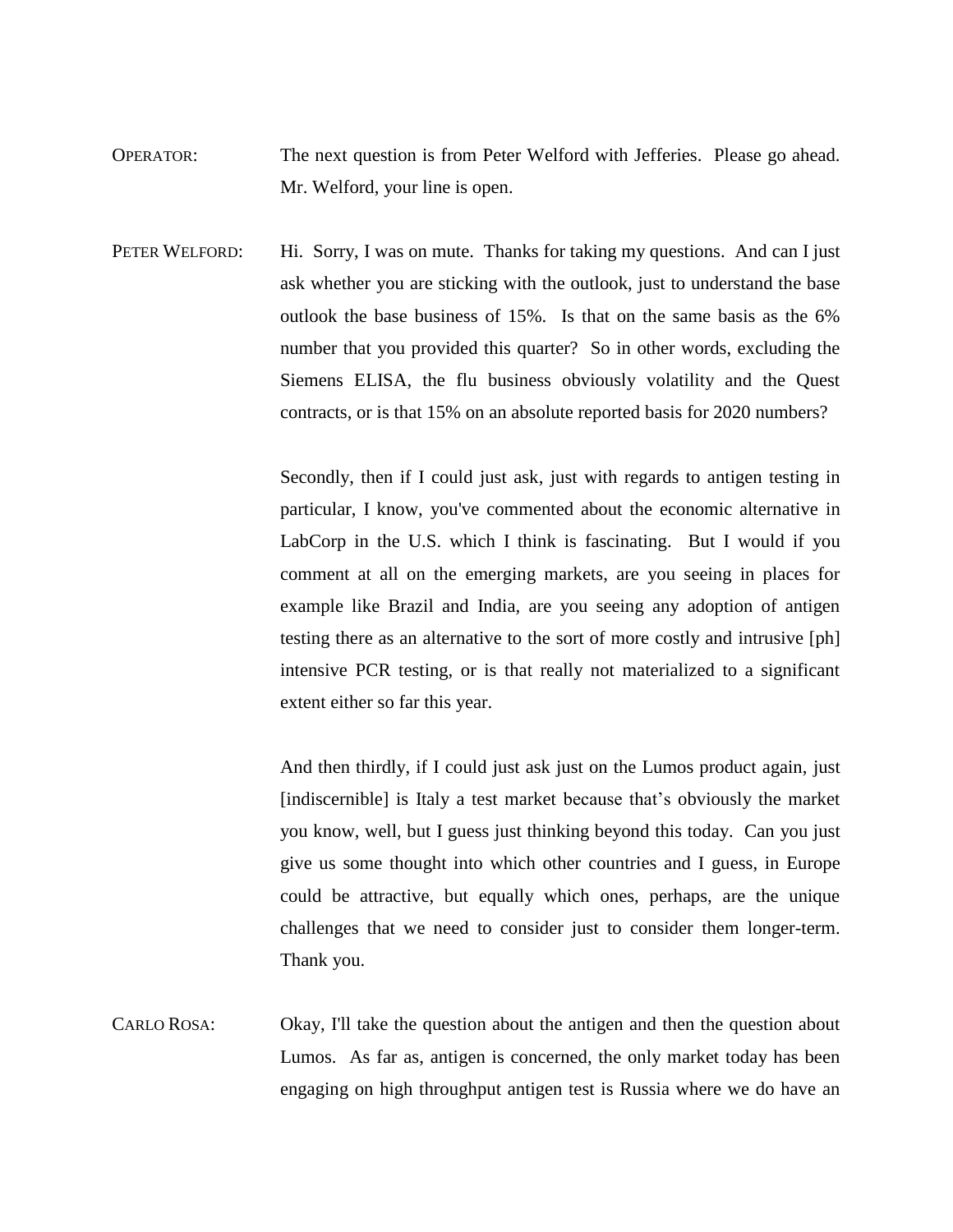extensive installed base. And there has been adoption as in the other what we call primary market where we…as we serve direct of antigen testing. We come to India, and Brazil, I believe that these markets have been flooded by cheap Chinese made products, rapid antigen testing. And there has been a very interesting, I don't know if you didn't follow it, but one of the last flights that actually flew into Italy from India, carrying 200 and some passengers, 90 and they were all with…they all had results done with an antigen test in India that showed that they were negative. I think 90 of them, eventually when they were retested over here, they were positive. That tells you a lot about the quality of some of the stuff that unfortunately goes round the world, when it comes to this antigen testing, but in the secondary market, you are facing with the reality of markets where you know, they don't have the FDA one side or they don't have the European authorities for the quality of some of these products and not about the price which is totally cheap. So, positioning high throughput quality products like the LIASON XL has been complicated.

To the contrary, what we have seen though is that in some country can, India is a good example, we are having a good success in serology as you see in India, because those steps have been adopted on a high throughput scale, it's to monitor patients because now are becoming more monitoring tools in some of the clearly Class A larger institutions. But, as I said, antigen testing is unfortunately today all cheap stuff in these geographies.

The second question is which other markets? Look, we said in '19 already that we would follow decentralization we started the LIAISON, LIAISON XL molecular development together with TTP [ph]. We then had COVID test, and the major issue pre-COVID about decentralization in testing, in setting outside the lab, was the fact that in many countries, it was not legal to do such steps, and so pharmacists did not have a license to performance these test. Italy was not an exception, but with COVID they made an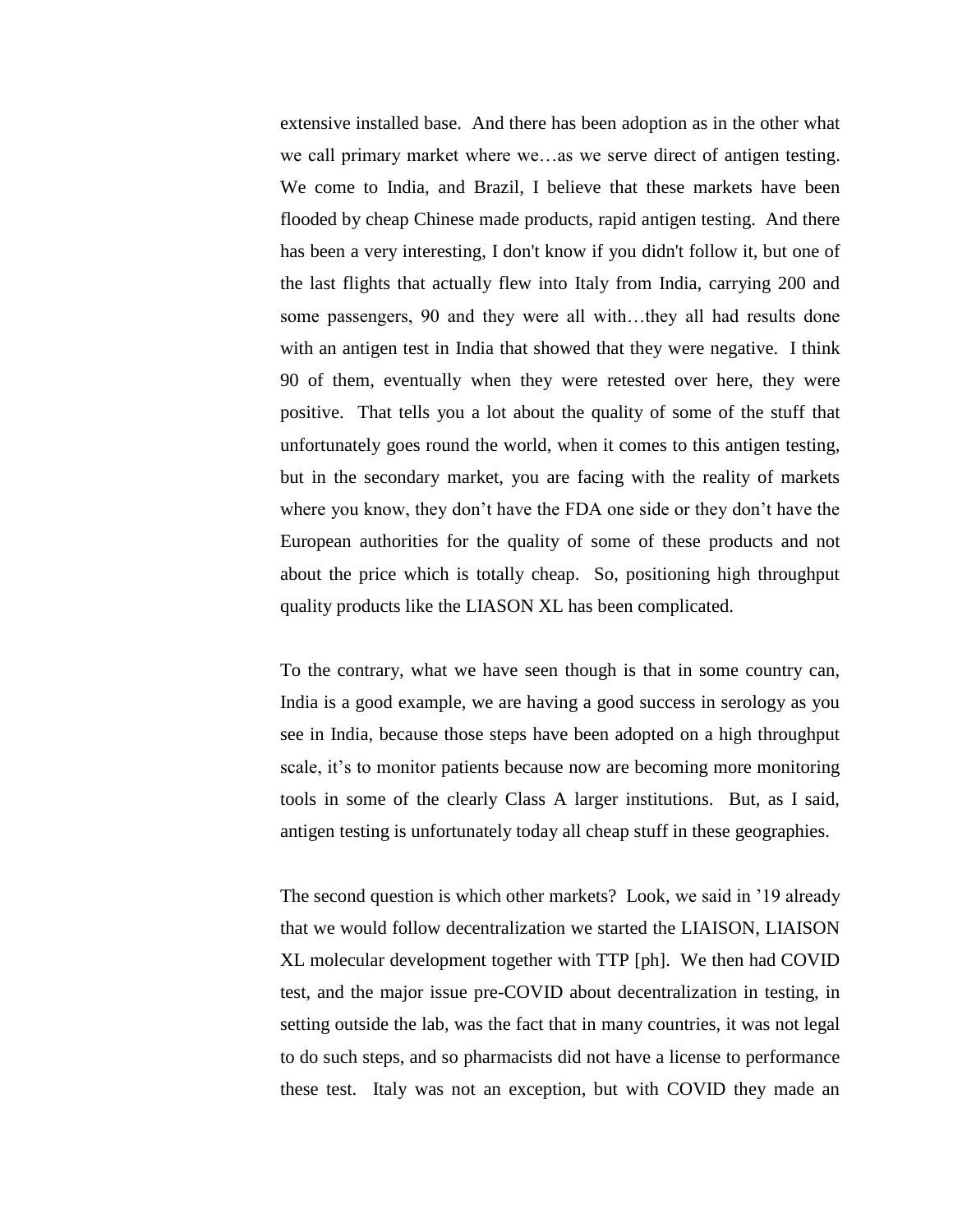exception. In the US, it was also complicated, but I don't know if you follow then recently a week ago, a bill has been filed to allow CMS reimbursement for diagnostic testing in pharmacy, okay.

So we believe that why are we starting from Italy, because we don't understand that market and because of proximity, Italy is a good place where we can learn and I'd say to learn how to market, learn the distribution. But I keep saying that strategically the U.S. is a place to be, because in the U.S. it's the only country in the world where there are 71% of the pharmacy business which as know, is private business between [indiscernible] and CVS. They have understood that business with Amazon competing on home delivery is doomed. And they are thinking about transforming their business model from, you know, a generic supplier of drugs and food, as any pharmacy is today in the U.S. into a health service qualified provider, and in that model then diagnostic will play a role especially now if government is opening to reimbursements. So, long story short, Italy a good way to understand, strategic it's certainly considering itself in the U.S market.

PIERGIORGIO PEDRON: And Peter, I guess, I will take the question on the 15% guidance, it's allin, so is considering the all ex-COVID business of 2020 and we project we are going to reach in 2021. Please remember that Q2, Q3, Q4 of 2020 and in the ex-COVID business of those of course 2020 was affected by a decrease in volume caused by COVID. Just on the top of my head, I believe that Q2 for example, the ex-COVID business was down give or take 35% and not only for us, but for your industry. I believe this is going to give you more ground to understand why we think 15% is a sensible guidance for the ex-COVID business in 2021.

PETER WELFORD: That's great. Thank you very much.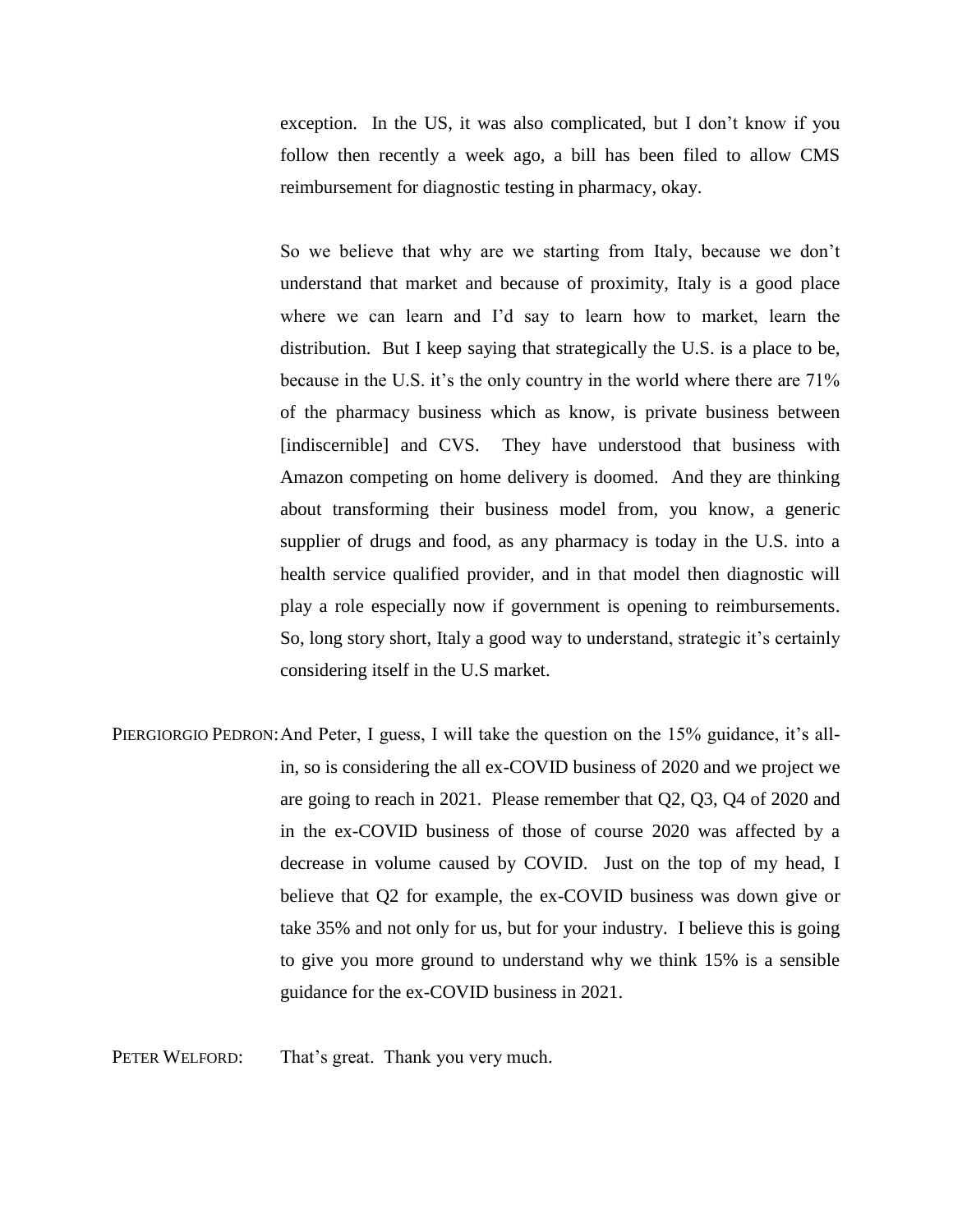OPERATOR: The next question is from Scott Bardo with Berenberg. Please go ahead.

SCOTT BARDO: Yes, thanks very much indeed to taking my questions. And thank you for and providing some guidance framework for the full year which I think is helpful. And first question on the Group level guidance of 15% to 25%, I just want to understand this a little bit better. I think I understood your comment that at the upper end of the range, you are assuming that COVID remains broadly stable? So, with that in mind, I think you are suggesting that both serology and antigen compensate for the anticipated decline in molecular. I want to understand a little bit and please, with respect to this LabCorp tender, can you give us some sense of potential magnitude for the size of this opportunity and whether you include all of this opportunity within the upper end of your guidance framework or just partially, that would be helpful.

> And secondly, and underneath this your routine business or your normal business growth that you are highlighting to be around 15%, I just wonder if you could help us better understand the first start…the start at the beginning of the start for this year, a 6% adjusted growth seems relatively low in the context of the sort of recovery growth that we have been seeing in the context of the rest of the industry.

> So, I wonder if you could talk to any specific special items that would remain mean even adjusted growth where it is right now. And lastly, then on this 15% growth guidance for the routine business, help us to understand whether this is also including recovery from the declines last year or whether you are now starting to embed any material contribution from new product launches like LIAISON XS and others. Thank you.

CARLO ROSA: Okay. I will try to take the first question, I am not sure I understood the second question to be honest with you. But, we come to the first question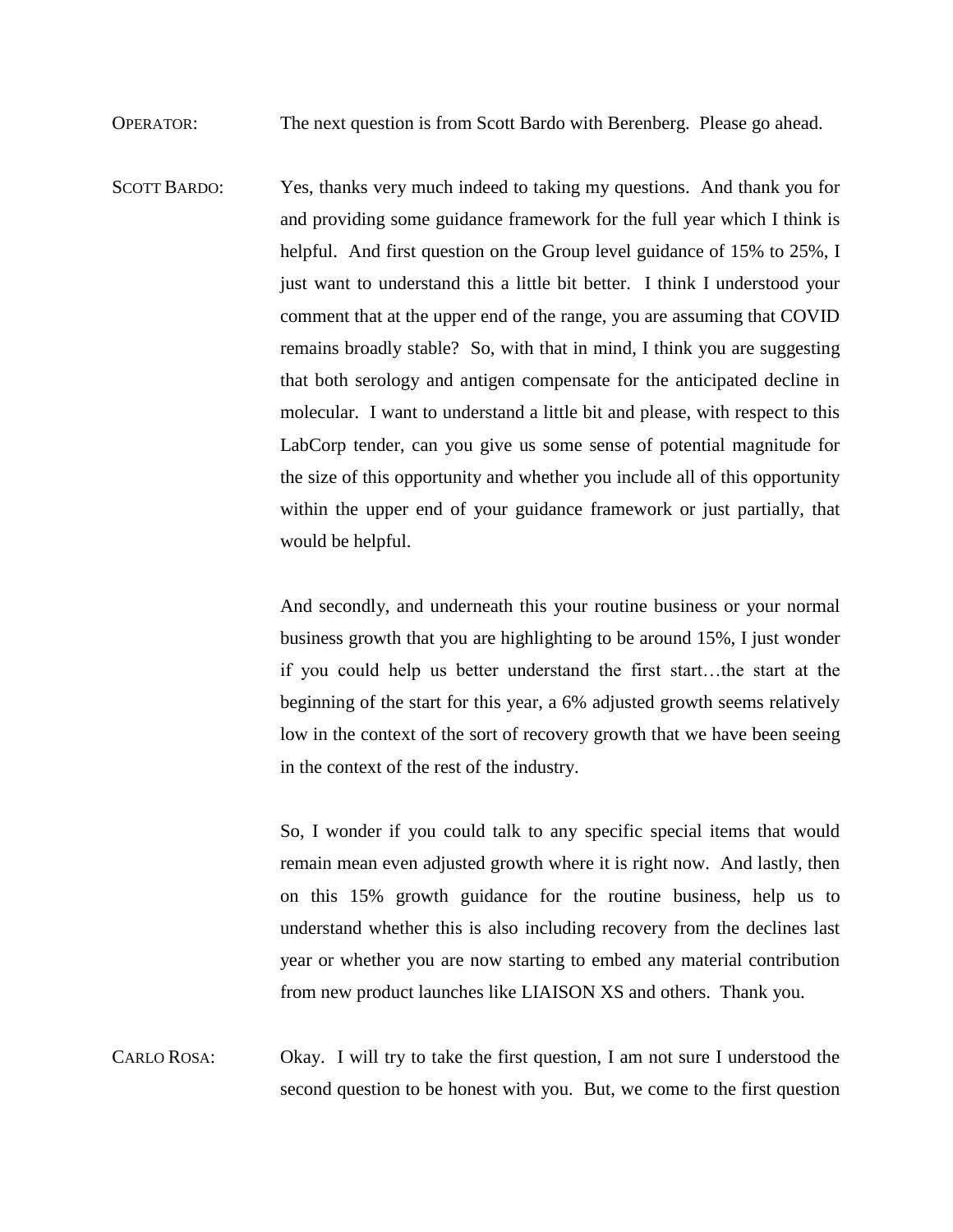and at upper range of the…the upper range of the forecast here, I think that as said, what we are saying is that we now have a visibility on H1. And the upper range means that we don't have H2 in line with H1. I think this is undeniable that you are going to have, you are not going to go back to…unless this has to happen, right, but you are not go back to 1.6 million tests per day in H2, okay.

So we are going to have…we forecast that the molecular is not going to be as a strong as in H1, but we believe that you are going to have still a growing demand over the what they are projecting of 750,000 tests per day, which is what the consensus says about the current volume driven by [indiscernible] authority. Certainly, not going back to the 1.6 million, the delta there would be actually filled by tenders that as you know, has been public information, if the tender asking for 25 million tests per month, you have to divide in four quarters and last quarter clearly is looking for us.

The chunk of this business they are going to be providing solutions and combination of molecular and antigen and so in the upper range of the curve of the guidance, we see that we are not going to have a same contribution of molecular, same as H1, but what is going to bring you to the same level of overall COVID revenues is the fact that antigen will fill in. Hopefully, I cannot tell you what to expect, because then I will be actually…I would be talking about last quarter numbers, which I cannot do, okay. But, that is the way I interpreted or we tried to figure out the…of the range.

Second question, you are saying 6% is low? Well, let me tell you that it is very…I am reading I think the same thing you are reading about what other competitors, other companies are reporting. And I think it's very difficult to compare notes between companies, because in my opinion, if you look at last year in Q1, you had to asses, you have a relatively stable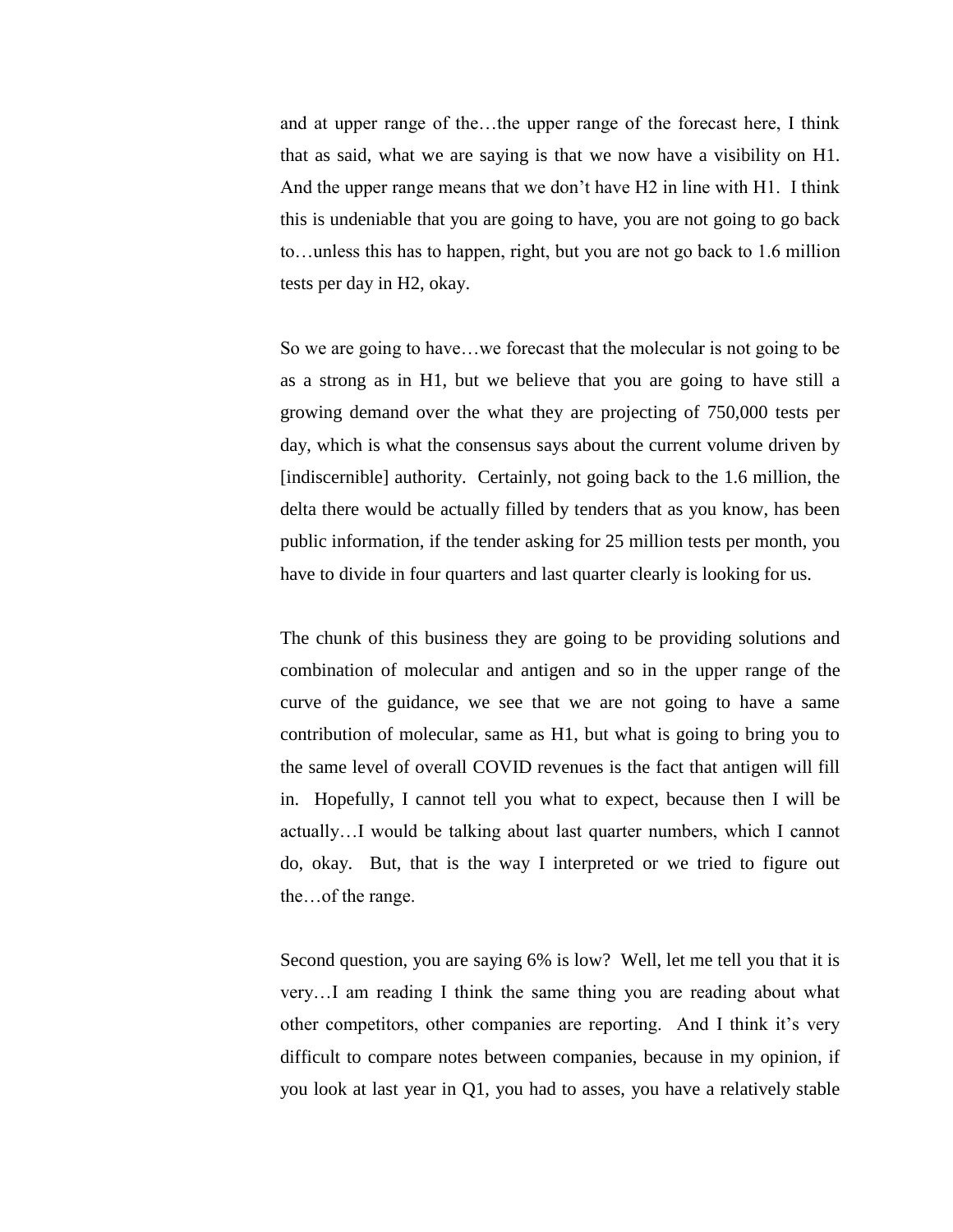U.S business, because U.S was not in the same situation as Europe. You had Europe growing especially in certain geographies because of stock effect, customers, especially pharma labs were buying lots of goods expecting a disaster in delivering and moving forward, because remember, we are closing borders, there were no flights and so forth in Europe which was not experienced in the U.S.

And then you have China, and China was actually thinking pretty much that in already from February and March, so depending on the weight of revenues of the different companies in this 3 environments, you would actually notice…you would see that you have a different effect on what is called [indiscernible], okay. This is why I am not trying to compare that we do versus others you know, because I don't understand how they define base or compare it on vis-à-vis their base business.

But let me just give you a grain of…let me just give you a number which is to be very interesting, if I now look at, look at '19, okay, 2019 Q1, and you look at 2000 and you look at now 2021 Q1, now we are talking about an improvement on the base business around 6% to 8%, okay [indiscernible] so don't the carve out, so the 6% in 2021 versus 2020 is different from the 6% to 8% improvement I am talking about versus 2019, which is all-in, and if I look now at that number, now I am saying that my base business is actually doing not bad.

SCOTT BARDO: I see that's great. Thank you. And given you...

CARLO ROSA: Does that make sense"

SCOTT BARDO: That makes sense. And given your 15% growth guidance to the base business, is just purely recovery Mr. Rosa, or are you expecting contribution from new launches already in that number?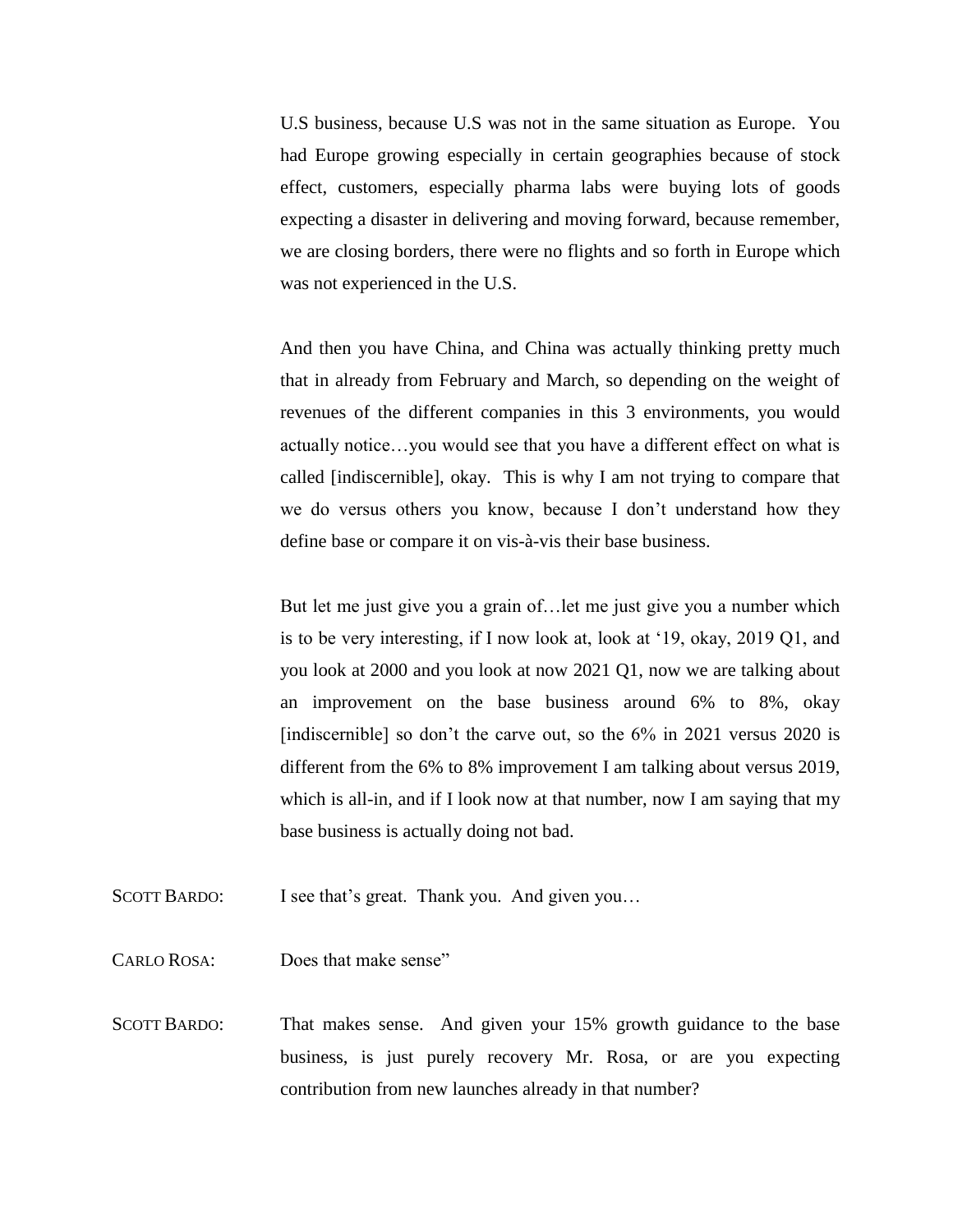CARLO ROSA: No, I believe that…look, we look at…you look at new launches, you are talking about the lean season, which we have the effect, you know we are launching the products in Europe and we ourselves had a lot of uncertainties about adoption guideline and so forth. So we don't see the effect this year. Now we have…and the new launches we are talking about mean at year end that the contribution in 2021 is going to be very low. The 15% is built on the fact that as I told you, the U.S is doing fantastic for us.

> And on the LIAISON business with the gastroenterology and to play [ph] with QIAGEN and the fact that now, last quarter has started to use our own LIAISON XL solution for TB [ph] for which us and QIAGEN are extremely found of. So the growth is…the growth that is coming is actually coming from the current business and current programs that are actually taking place, especially in the U.S and with lots of emphasis on the hospital strategy that is staying, staying out as I said before.

- SCOTT BARDO: Understood. Thank you. And very last quick one from me, just to be entirely clear. Is your new guidance framework now still proceeding your previous guidance of 40% or so growth in H1, or you still confident that you can achieve the sort of 40% H1 expectation within the context of your new guidance?
- PIERGIORGIO PEDRON:Of course, this is Piergiorgio speaking, superseding, this is the new guidance, even though you know, back of an envelope calculation, and I guess H1 will land very close to what we said in the previous guidance.
- SCOTT BARDO: Thank you. Thank you, guys. I will hop back in queue.